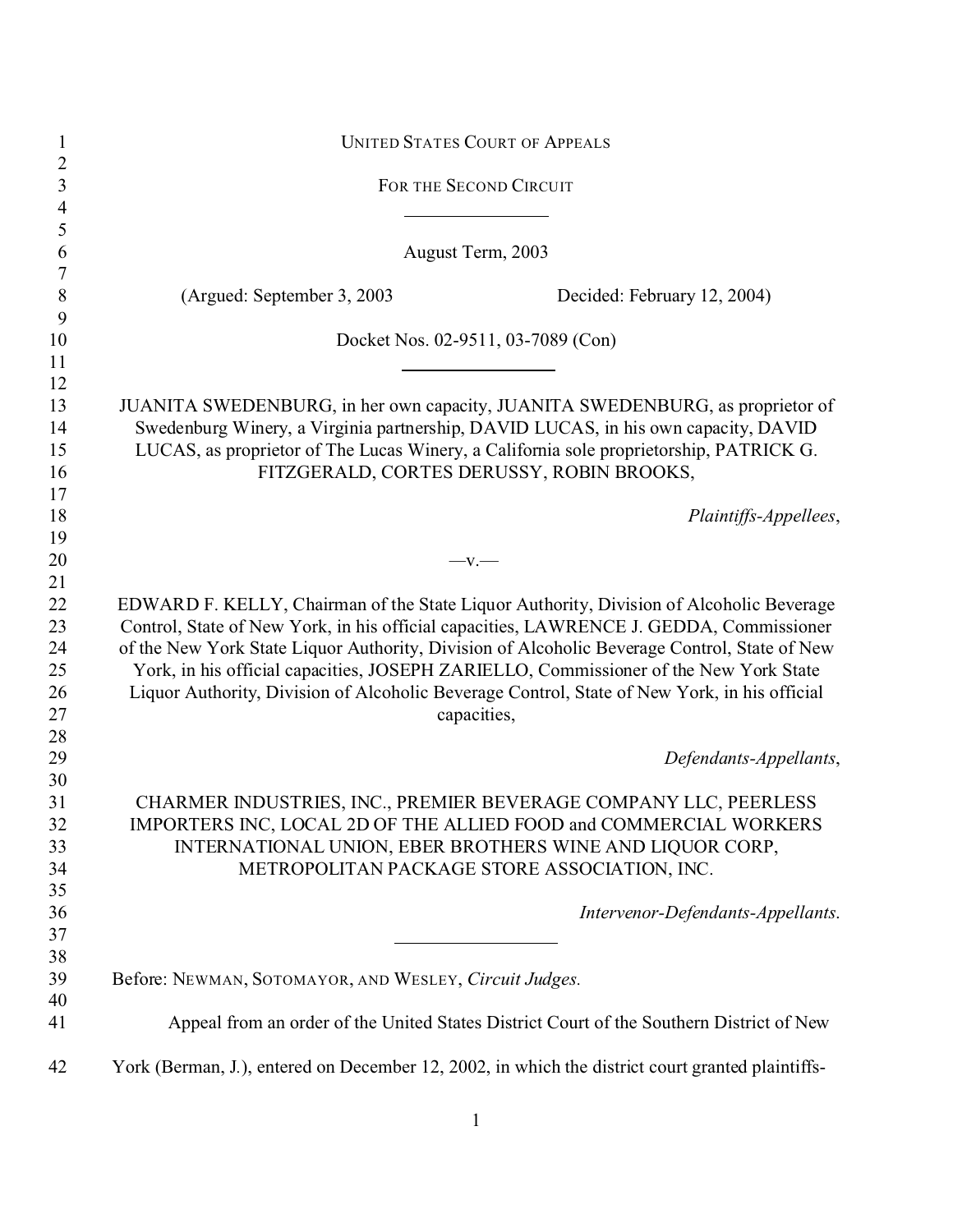| $\mathbf{1}$   | appellees' motion for summary judgment and denied defendants-appellants' motion for summary       |
|----------------|---------------------------------------------------------------------------------------------------|
| $\overline{2}$ | judgment. The court also enjoined defendants-appellants from enforcing sections $102(1)(a)$ , (c) |
| 3              | and (d) of New York's Alcoholic Beverage Control Law in a manner inconsistent with its order.     |
| 4              | Defendants-appellants appealed.                                                                   |
| 5              | AFFIRMED in part, REVERSED and REMANDED in part.                                                  |
| 6              |                                                                                                   |
| 7              | CLINT BOLICK, Institute for Justice, Washington, District of Columbia (William M.                 |
| $8\,$          | Mellor, Steven M. Simpson, Institute for Justice, Lance J. Gotko, Friedman                        |
| 9              | Kaplan Seiler & Adelman LLP, New York, New York, on the brief) for                                |
| 10             | Plaintiffs-Appellees.                                                                             |
| 11             |                                                                                                   |
| 12             | DEON J. NOSSEL, Assistant Solicitor General, Department of Law, State of New                      |
| 13             | York, New York, New York (Eliot Spitzer, Attorney General for New York                            |
| 14             | State) (Caitlin J. Halligan, Solicitor General, Michael S. Belohlavek, Deputy                     |
| 15             | Solicitor General, on the brief) for Defendants-Appellants.                                       |
| 16             |                                                                                                   |
| 17             | RANDY M. MASTRO, Gibson, Dunn & Crutcher LLP, New York, New York (J.                              |
| 18             | Warren Mangan, O'Connor & Mangan, P.C., Long Island City, New York,                               |
| 19             | Robert M. Heller, Kramer Levin Naftalis & Frankel LLP, New York, New                              |
| 20             | York, Alan J. Gardner, Verini & Gardner, New York, New York, John F.                              |
| 21             | O'Mara, Davidson & O'Mara, Elmira, New York, on the brief) for                                    |
| 22             | Intervenor-Defendants-Appellants Peerless Importers Inc., Charmer                                 |
| 23             | Industries, Inc., Local 2d of the Allied Food and Commercial Workers                              |
| 24             | International Union, Premier Beverage Company LLC, Metropolitan                                   |
| 25             | Package Store Association, Inc., and Eber Brothers Wine & Liquor Corp.                            |
| 26             |                                                                                                   |
| 27             | HOWARD GRAFF, Dickstein Shapiro Morin & Oshinsky LLP, New York, New York                          |
| 28             | for Intervenor-Defendant-Appellant Charmer Industries, Inc.                                       |
| 29             |                                                                                                   |
| 30             | Frederick P. Schaffer, Esq., New York, New York for City University of New York,                  |
| 31             | State University of New York, Fordham University, and St. Francis College,                        |
| 32             | Amicus Curiae.                                                                                    |
| 33             |                                                                                                   |
|                |                                                                                                   |
| 34             | Louis R. Cohen, Wilmer Cutler & Pickering, Washington, District of Columbia (C.                   |
| 35             | Boyden Gray, Todd Zubler, on the brief) (M. Craig Wolf, Wine & Spirits                            |
| 36             | Wholesalers of America, Inc., Washington, District of Columbia, of counsel)                       |
| 37             | for Wine and Spirits Wholesalers of America, Inc., National Association of                        |
| 38             | Beverage Importers, American Beverage Licensees, National Beer                                    |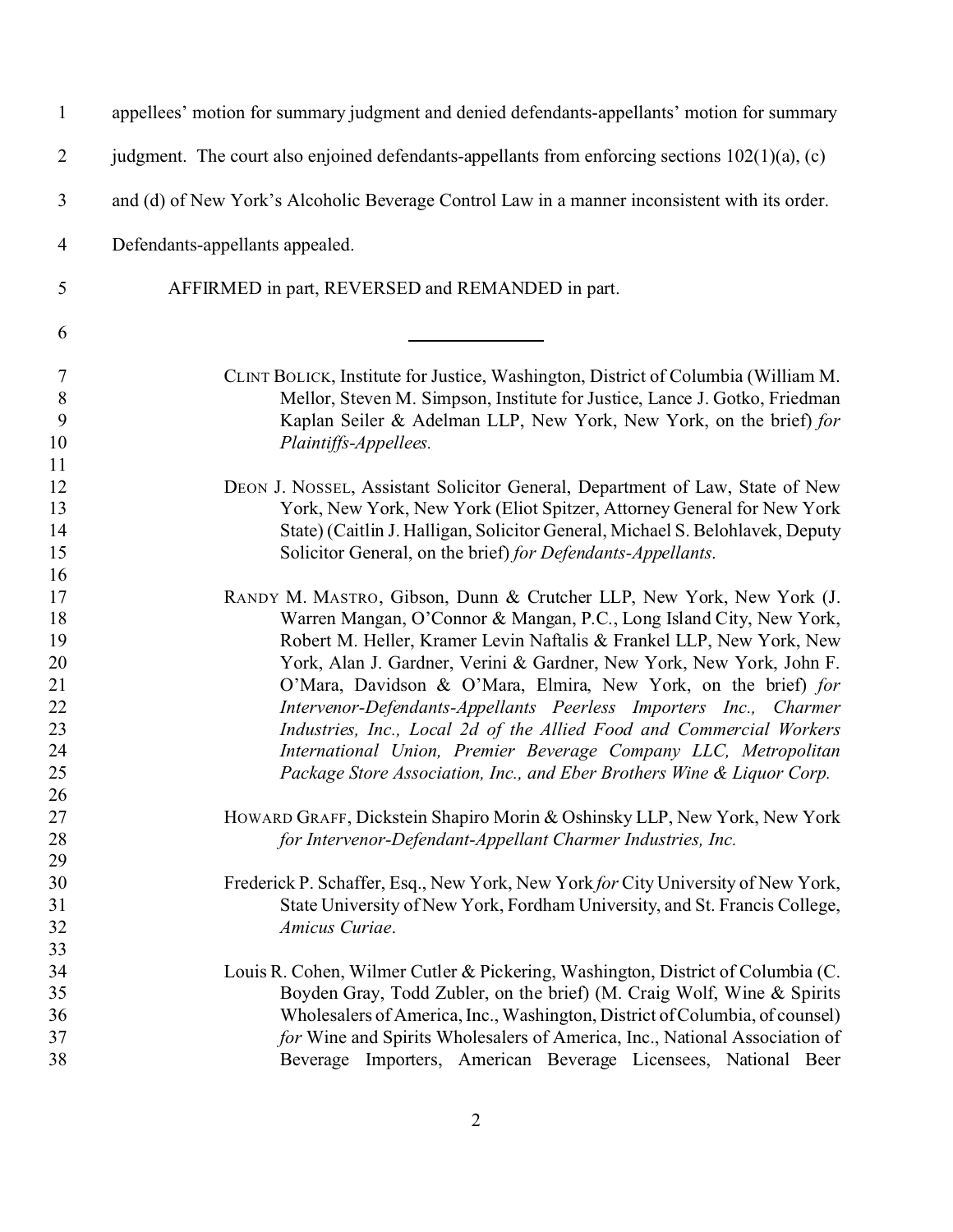| $\mathbf{1}$<br>$\overline{2}$ | Wholesalers Association, Coalition of Licensed Beverage Associations, and<br>Presidents' Forum on the Beverage Alcohol Industry, Amicus Curiae. |
|--------------------------------|-------------------------------------------------------------------------------------------------------------------------------------------------|
| $\overline{\mathbf{3}}$        |                                                                                                                                                 |
| $\overline{4}$                 | Elizabeth C. Dribusch, Glenmont, New York (Kathleen S. Holland on the brief)                                                                    |
| 5                              | for New York Farm Bureau, Inc., Amicus Curiae.                                                                                                  |
| 6                              |                                                                                                                                                 |
| $\overline{7}$                 | Robert S. Getman, New York, New York for WineAmerica, Amicus Curiae.                                                                            |
| $8\,$                          |                                                                                                                                                 |
| 9                              | Leah B. Warnick, McKenna Long & Aldridge LLP, Washington, District of                                                                           |
| 10                             | Columbia (Michael J. Bearman, Daniel G. Jarcho, on the brief) for Consumer                                                                      |
| 11                             | Alert, Amicus Curiae.                                                                                                                           |
| 12                             |                                                                                                                                                 |
| 13                             | Kenneth W. Starr, Kirkland & Ellis, Washington, District of Columbia (Kannon K.                                                                 |
| 14                             | Shanmugam, Susan Kearns, Kirkland & Ellis, Tracy K. Genesen, Kirk E.                                                                            |
| 15                             | Trost, Miller Owen & Trost, Sacramento, CA, on the brief) for Family                                                                            |
| 16                             | Winemakers of California and Coalition for Free Trade, Amicus Curiae.                                                                           |
| 17                             |                                                                                                                                                 |
| 18                             |                                                                                                                                                 |
| 19                             |                                                                                                                                                 |
| 20                             | WESLEY, Circuit Judge:                                                                                                                          |
| 21                             | On December 6, 1933, the New York Times declared that "[p] rohibition of alcoholic                                                              |
|                                |                                                                                                                                                 |
| 22                             | beverages as a national policy ended at 5:32 $\frac{1}{2}$ p.m. Eastern Standard Time" when Utah became                                         |
| 23                             | the thirty-sixth state to ratify the Twenty-first Amendment. Final Action at Capital, N.Y. TIMES,                                               |
| 24                             | Dec. 6, 1933, at 1. Utah had seen fit to delay its vote so that it might have the "honor" of ending                                             |
| 25                             | the Prohibition era – Pennsylvania and Ohio had ratified the Amendment earlier that day. As the                                                 |
| 26                             | nation prepared to return to the legal use of alcohol, extra quotas of Canadian whiskies were                                                   |
| 27                             | made ready at the border while leaders of the Anti-Saloon League lamented that the sponsors of                                                  |
| 28                             | repeal would have to accept responsibility for the "evils of liquor." <i>Id.</i> at 2. The noble                                                |
| 29                             | experiment, as President Hoover had called it, was at an end.                                                                                   |
| 30                             | The Twenty-first Amendment is unequaled in our constitutional experience – it repeals                                                           |
| 31                             | one constitutional provision and creates an exception to another. The Amendment was not a                                                       |
| 32                             | narrow legislative delegation of federal authority; it was the will of a nation speaking through its                                            |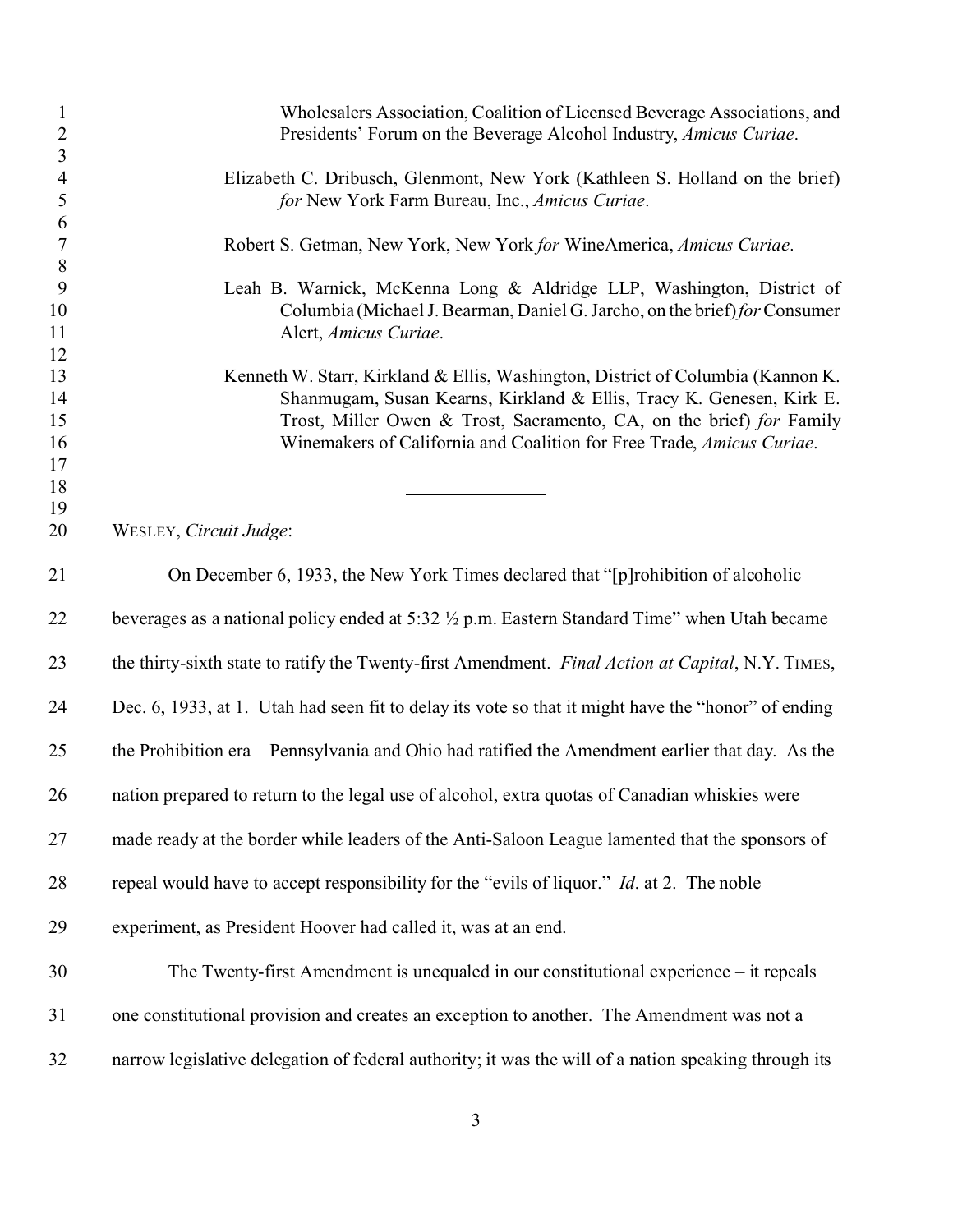| 21               | <b>BACKGROUND</b>                                                                                    |
|------------------|------------------------------------------------------------------------------------------------------|
| 20               | entities.                                                                                            |
| 19               | pertaining to the sale of alcoholic beverages directed to New York consumers by unlicensed           |
| 18               | regulatory regime violates the First Amendment insofar as it prohibits all commercial speech         |
| 17               | the Privileges and Immunities Clause. We hold, however, that section $102(1)(a)$ of the State's      |
| 16               | challenged regime is within the ambit of the Twenty-first Amendment and also does not violate        |
| 15               | dormant Commerce Clause. Craig v. Boren, 429 U.S. 190, 206 (1976). We conclude that the              |
| 14               | is exempted from "the normal operation of the Commerce Clause," or more precisely, the               |
| 13               | consumers, is properly within the scope of section 2 of the Twenty-first Amendment, such that it     |
| 12               | alcohol regulatory regime, insofar as it relates to the direct shipment of wine to New York          |
| 11               | several States." U.S. Const. art. 1, § 8, cl. 3. Thus, we must determine whether New York's          |
| 10               | power reserved to Congress under the Commerce Clause "[t]o regulate Commerce among the               |
| 9                | Amendment's grant of authority to the states to regulate the intrastate traffic of alcohol, with the |
| $8\,$            | This case requires us to reconcile the competing demands of the Twenty-first                         |
| $\boldsymbol{7}$ | gives the Amendment its life and effect has changed its sweep.                                       |
| 6                | straightforward amendment has not changed in the last seventy years. But the jurisprudence that      |
| 5                | of the laws thereof." U.S. Const. amend XXI, $\S$ 2. The language of this simple and                 |
| $\overline{4}$   | or possession of the United States for delivery or use therein of intoxicating liquors, in violation |
| $\mathfrak{Z}$   | Twenty-first Amendment prohibits "[t]he transportation or importation into any State, Territory,     |
| $\overline{2}$   | states' power to control the delivery or use of alcohol within their borders. Section 2 of the       |
| $\mathbf{1}$     | constitutional process. The Amendment brought an end to Prohibition while reaffirming the            |

A. New York's Regulatory Regime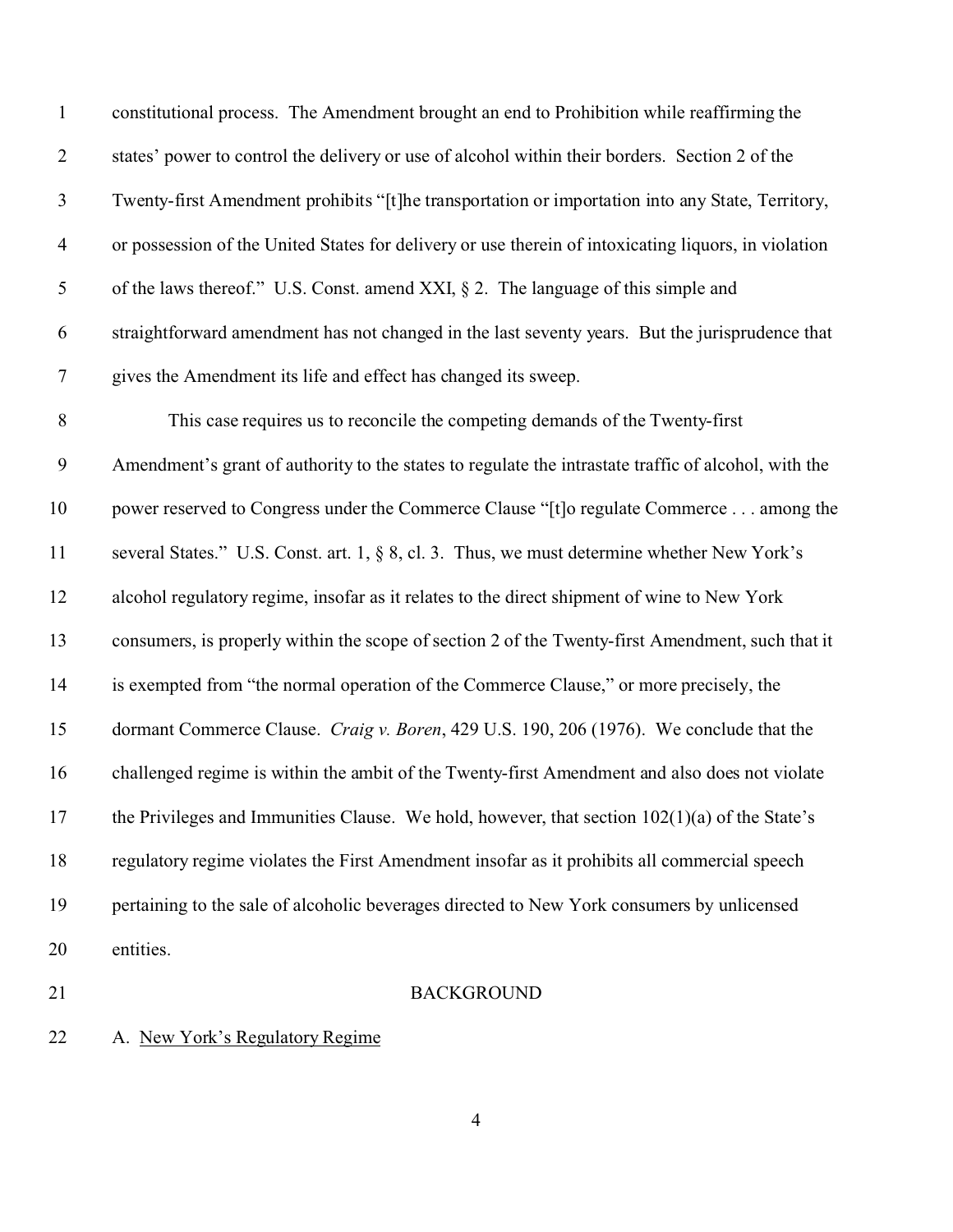| $\mathbf{1}$   | Shortly following the ratification of the Twenty-first Amendment, New York, like most                |
|----------------|------------------------------------------------------------------------------------------------------|
| $\overline{2}$ | states, adopted a three-tiered system for the sale and distribution of alcoholic beverages. See      |
| 3              | N.Y. Alco. Bev. Cont. Law § 100(1) (McKinney 2000). One of the fundamental principles of the         |
| $\overline{4}$ | system is that all sales of alcohol within New York must be made to or by state-licensed entities.   |
| 5              | To this end, section 100(1) of New York's Alcoholic Beverage Control Law (the "ABC Law")             |
| 6              | provides that "[n]o person shall manufacture for sale or sell at wholesale or retail any alcoholic   |
| $\overline{7}$ | beverage within the state without obtaining the appropriate license therefor required by this        |
| $\,8\,$        | chapter." <i>Id.</i> Section $102(1)(c)$ of the ABC Law also provides in relevant part that "[n]o    |
| 9              | alcoholic beverages shall be shipped into the state unless the same shall be consigned to a person   |
| 10             | duly licensed hereunder to traffic in alcoholic beverages." Id. In addition, the ABC Law             |
| 11             | prohibits a common carrier or any other person from bringing or carrying any alcoholic beverages     |
| 12             | into the state "unless the same shall be consigned to a person duly licensed hereunder to traffic in |
| 13             | alcoholic beverages." <i>Id.</i> § 102(1)(d).                                                        |
| 14             | Generally, the license application process is rigorous to ensure that only reputable                 |
| 15             | individuals and their companies enter the alcoholic beverage trade. Applicants must identify any     |
| 16             | person with an interest in the business along with the sources of funds used in the licensed         |
| 17             | business. <i>Id.</i> $\S$ 110(1)(g). Licensees must also post an appropriate penal bond that may be  |
| 18             | subject to forfeiture for violation of the ABC Law or State Liquor Authority ("SLA") regulations.    |
| 19             | <i>Id.</i> § 112; N.Y. Comp. Codes R. & Regs. tit. 9, §§ 81.1-81.7 (2003). A conviction for a felony |
| 20             | or certain misdemeanors precludes a person from obtaining a license, N.Y. Alco. Bev. Cont. Law       |

<sup>&</sup>lt;sup>1</sup> There are exceptions for alcoholic beverages purchased for personal use while outside the United States for at least forty-eight consecutive hours. *See* N.Y. Alco. Bev. Cont. Law § 102(1)(c) (McKinney 2000).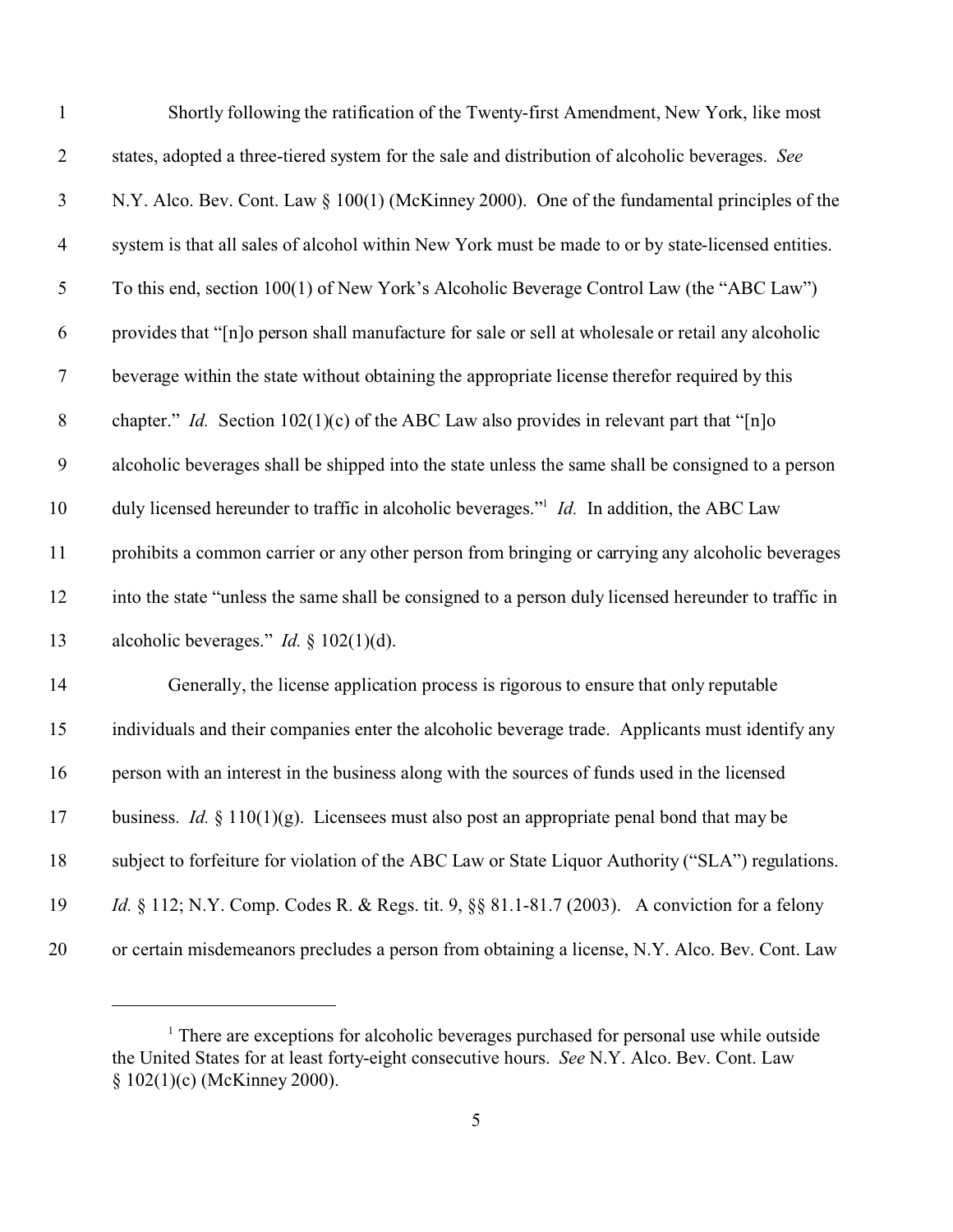| $\mathbf{1}$     | § 126(1) (McKinney 2000), and any person who commits a violation of the ABC Law cannot                                   |
|------------------|--------------------------------------------------------------------------------------------------------------------------|
| $\overline{2}$   | obtain a license for a period of two years. <i>Id.</i> $\S 126(5)$ . Additionally, licensees must maintain               |
| $\mathfrak{Z}$   | adequate books and records on their premises and make them available for inspection by the                               |
| $\overline{4}$   | SLA. Id. §§ 103(7), 104(10), 105(15), 106(12). These requirements facilitate the SLA's role in                           |
| $\sqrt{5}$       | generating and collecting tax revenue, and in ensuring that licensees comply with the provisions                         |
| 6                | of New York's regulatory scheme.                                                                                         |
| $\boldsymbol{7}$ | Section 76 of the ABC Law sets forth the requirements for obtaining a New York winery                                    |
| $\,8\,$          | license. As defined under the ABC Law, a licensed winery is one that has paid the required                               |
| 9                | licensing fee, id. §76, and "has and maintains a branch factory, office or storeroom within the                          |
| 10               | state of New York and receives wine in this state consigned to a United States government                                |
| 11               | bonded winery, warehouse or storeroom located within the state." <i>Id.</i> $\S 3(37)$ . Licensed                        |
| 12               | wineries enjoy important privileges in New York's regulatory scheme. For example, a licensed                             |
| 13               | winery may sell and ship its wine to another licensed winery, a wholesaler or a retailer. Id. §                          |
| 14               | 77(1). More importantly, however, a licensed winery may also obtain a retail license, allowing it                        |
| 15               | to sell and ship its wines directly to consumers. <i>Id.</i> §§ 76(4), 77(2). Thus, unlike in other states, <sup>3</sup> |
| 16               | out-of-state wineries are permitted to seek and obtain a New York license to distribute and sell                         |

<sup>&</sup>lt;sup>2</sup> Smaller New York wineries can obtain a farm winery license at a lower fee. N.Y. Alco. Bev. Cont. Law § 76-a (McKinney 2000). A licensed farm winery can manufacture no more than 150,000 finished gallons of wine annually, *id.* § 76-a(7), and must use New York-grown grapes or other fruits in the manufacturing process. *Id.* § 76-a(5). Like other licensed wineries, a licensed farm winery may sell and ship its wine to a licensed winery, wholesaler or retailer, or directly to consumers. *Id.* §§ 76-a(3), (6)(d).

<sup>3</sup>  *See* Fla. Stat. ch. 561.221 (2003); N.C. Gen. Stat. § 18B-102.1 (2003); Tex. Alco. Bev. Code Ann. § 107.07 (2003); *see also Heald v. Engler*, 342 F.3d 517, 521 (6th Cir. 2003) ("[R]eading a number of provisions in conjunction with each other . . . at present, there is no procedure [in Michigan] whereby an out-of-state retailer or winery can obtain a license or approval to deliver wine directly to Michigan residents.") (internal quotation marks omitted).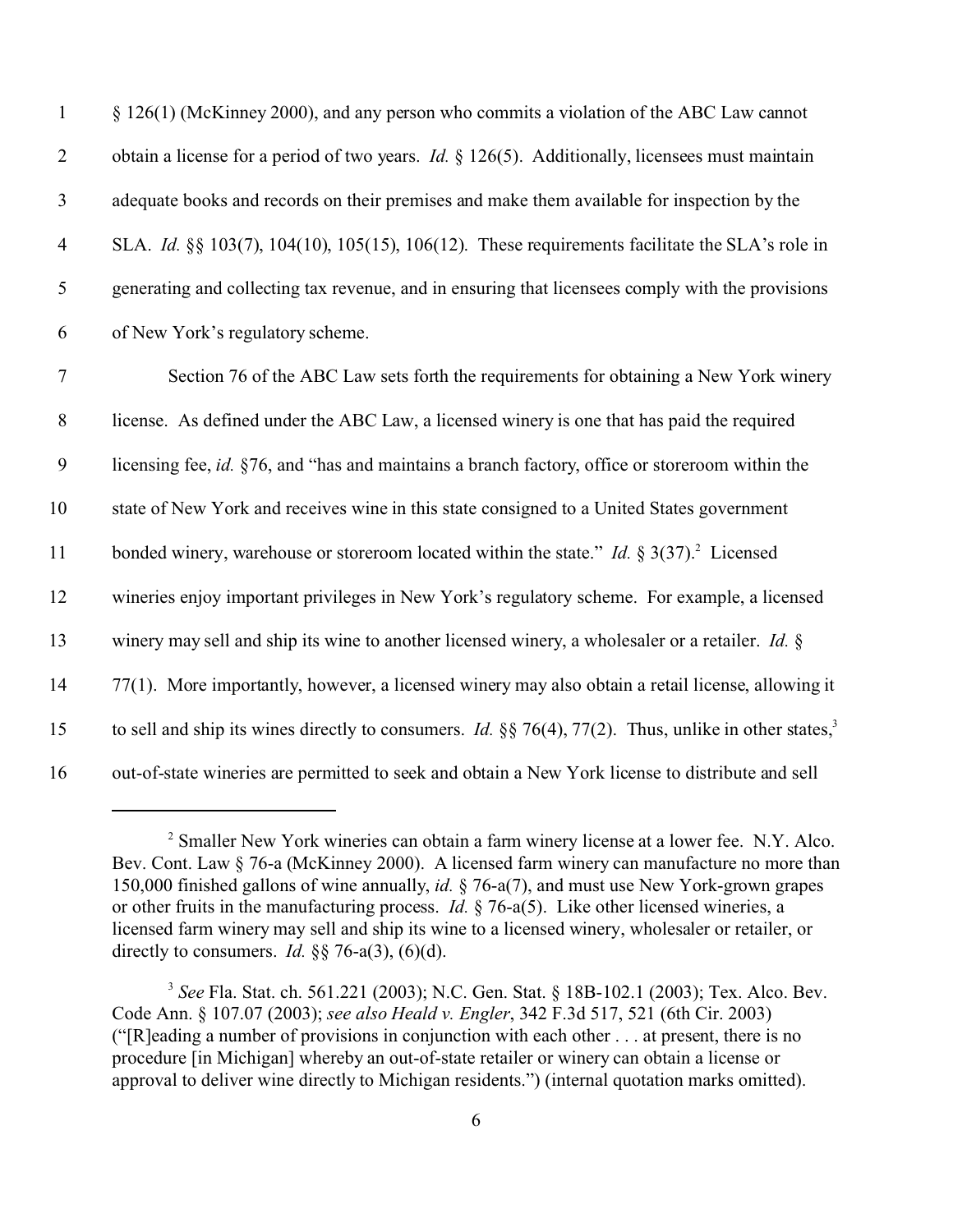alcohol. They must, however, comply with the licensing requirements of the ABC Law,

including establishing and maintaining a physical presence in New York.

B. Decision Below

 Plaintiffs-appellees, Juanita Swedenburg and David Lucas, proprietors of two out-of-state wineries, and Patrick Fitzgerald, Cortes DeRussy and Robin Brooks, New York wine consumers, 6 filed this action against New York State seeking a declaration that sections  $102(1)(a)$ , (c) and (d) of New York's ABC Law are facially unconstitutional under the Commerce Clause, the Privileges and Immunities Clause, and the First Amendment. Plaintiffs-appellees claim sections 9 102(1)(c) and (d) violate the dormant Commerce Clause because they prevent the winery plaintiffs-appellees from shipping their wine products directly to New York consumers. The wineries contend that based on their size – Swedenburg estimates New York sales of only 120 to 180 bottles of wine a year – direct sales to consumers through a website or the mail are their only possible access to the New York market. Thus, plaintiffs-appellees argue the licensing scheme provides an unconstitutional advantage to in-state wineries and is not "saved" by the Twenty-first Amendment. They also contend that section 102(1)(a) impermissibly bans out-of-state purveyors from soliciting orders from New York consumers, thereby violating the First Amendment. State defendants and intervening defendants, wholesale distributors of alcohol, (collectively, "defendants-appellants"), argue that the regulatory scheme operates even-handedly with respect to in-state and out-of-state interests, and thus does not improperly discriminate against out-of-state wineries. Defendants-appellants further argue that, in any event, the regulatory scheme is excepted from dormant Commerce Clause scrutiny, as it is a proper exercise of the State's authority under the Twenty-first Amendment to regulate the importation and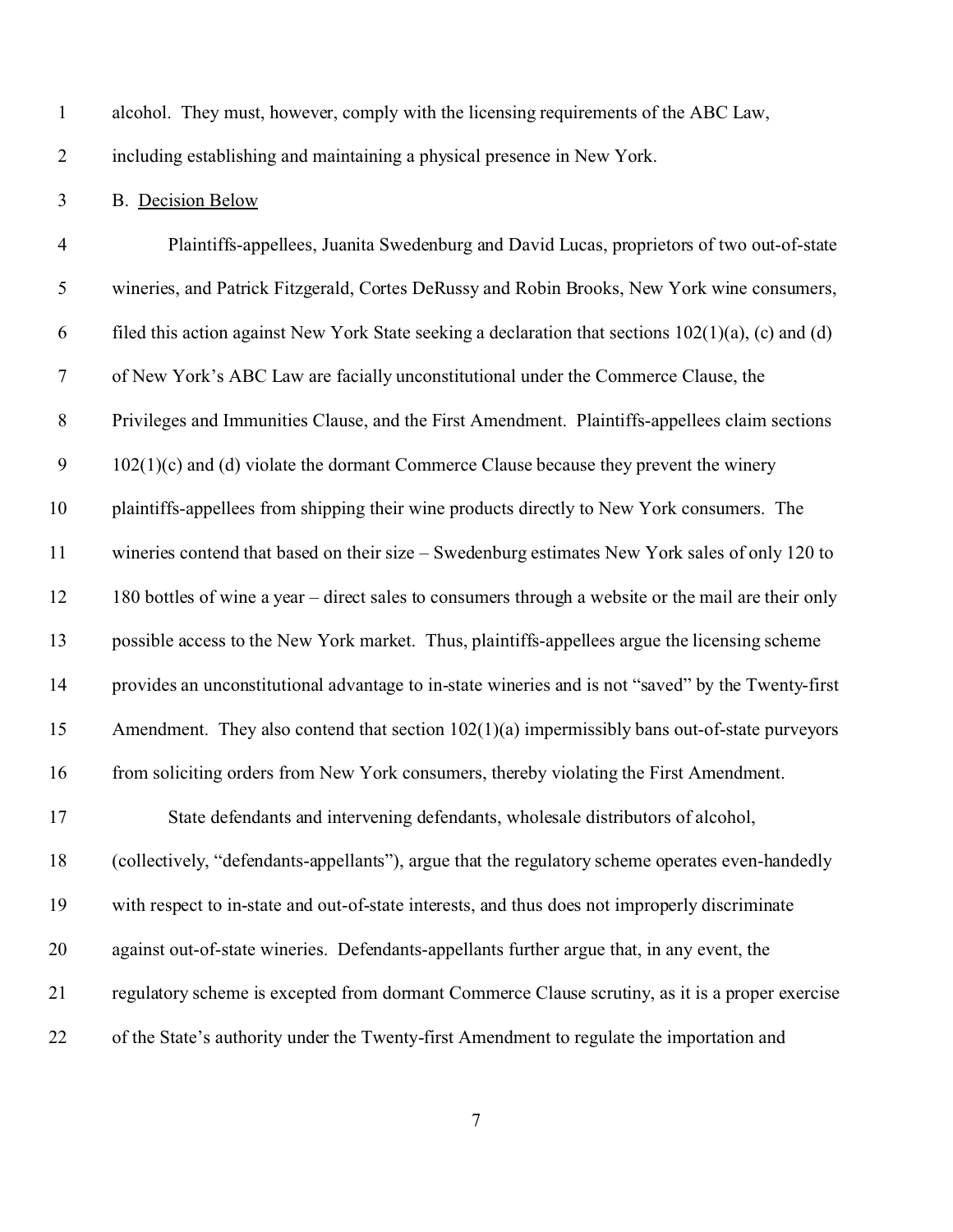distribution of alcohol for delivery or use within its borders.

| $\mathbf{2}$     | Defendants-appellants moved to dismiss the complaint, pursuant to Federal Rule of Civil              |
|------------------|------------------------------------------------------------------------------------------------------|
| $\mathfrak{Z}$   | Procedure $12(b)(6)$ , but the district court denied the motion. After discovery, the parties cross- |
| $\overline{4}$   | moved for summary judgment. The district court granted plaintiffs-appellees' motion. See             |
| 5                | Swedenburg v. Kelly, 232 F. Supp. 2d 135 (S.D.N.Y. 2002). Relying on the method of analysis          |
| 6                | utilized by a number of other federal courts in similar challenges, the district court first found   |
| $\boldsymbol{7}$ | that the New York regime directly discriminated against interstate commerce. <i>Id.</i> at 145. The  |
| $8\,$            | court then held that the ban on direct shipment of out-of-state wine by non-licensed wineries did    |
| 9                | not "implicate the State's core concerns under the Twenty-first Amendment," and thus, the ban        |
| 10               | was not insulated from a dormant Commerce Clause attack. Id. at 148.4                                |
| 11               | The court rejected the State's contention that the "presence" requirement of the statute             |
| 12               | cured its alleged discriminatory effect. "It appears unreasonable to this Court to require that an   |
| 13               | out-of-state winemaker 'become a resident in order to compete on equal terms." Id. at 146            |
| 14               | (quoting Halliburton Oil Well Cementing Co. v. Reily, 373 U.S. 64, 72 (1963)). The district          |
| 15               | court noted that the Supreme Court has viewed with substantial suspicion state statutes requiring    |
| 16               | that business operations be performed in the regulating state that could more efficiently be         |
| 17               | performed elsewhere. Id. With regard to the First Amendment claim, the court held that               |
| 18               | "[h]aving concluded that New York's ban on direct shipment of wine into the state is                 |
| 19               | unconstitutional, Section $102(1)(a)$ may similarly, going forward, be read to prohibit lawful       |
| 20               | solicitations on behalf of out-of-state wineries – and needs to be revised." Id. at 152.             |
| 21               | After further submissions and oral argument by the parties, the court entered judgment               |

<sup>&</sup>lt;sup>4</sup> In light of its decision on the Commerce Clause claim, the court found it unnecessary to reach appellees' Privileges and Immunities Clause claim. *Id.* at 152.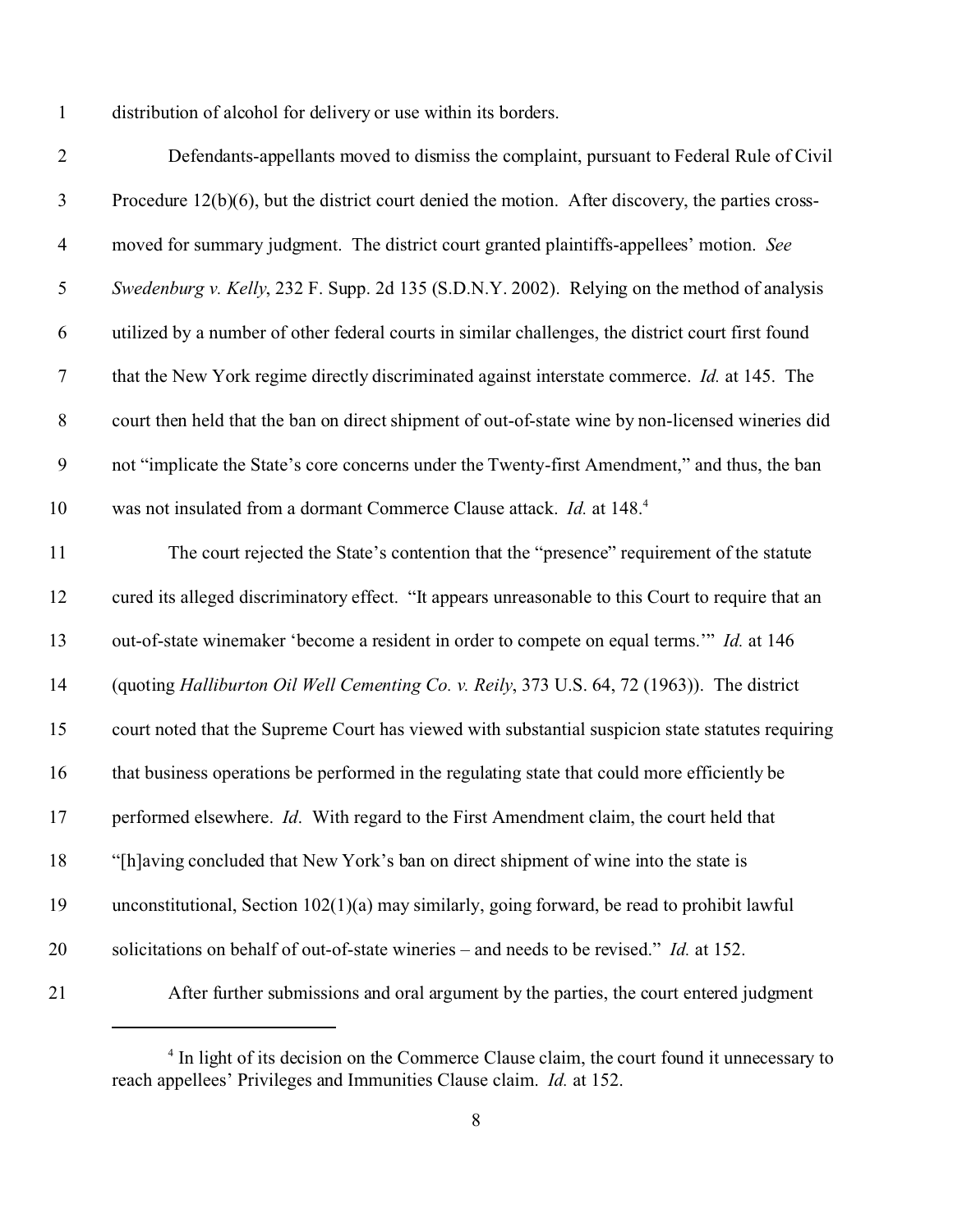| $\mathbf{1}$   | enjoining State defendants-appellants from enforcing section $102(1)(c)$ and (d) in a manner that       |
|----------------|---------------------------------------------------------------------------------------------------------|
| $\overline{2}$ | "would prohibit (i) the winery plaintiffs from shipping their wine to New York consumers on the         |
| 3              | same terms and conditions applicable to New York wineries and (ii) the consumer plaintiffs from         |
| $\overline{4}$ | receiving wines shipped directly to them from out-of-state wineries on the same terms and               |
| $\mathfrak{S}$ | conditions applicable to consumers of New York wineries." <sup>5</sup> Swedenburg v. Kelly, No. 00-0778 |
| 6              | (S.D.N.Y. Dec. 12, 2002). The court further enjoined State defendants-appellants from enforcing         |
| $\tau$         | section 102(a) "against the winery plaintiffs in a manner that would prevent them from                  |
| $8\,$          | conveying lawful information to New York consumers on the same terms and conditions                     |
| 9              | applicable to New York wineries." Id.                                                                   |
| 10             | State defendants and intervenor-defendants appealed.                                                    |
| 11             | <b>DISCUSSION</b>                                                                                       |
| 12             | I. CONSTITUTIONALITY OF THE REGULATORY SCHEME UNDER THE TWENTY-FIRST AMENDMENT                          |
| 13<br>14       | A. Analytical Framework                                                                                 |
| 15             | We do not approach this case with a blank slate. Five other circuits have decided similar               |
| 16             | cases; a common thread runs throughout. <sup>6</sup> Each challenged a state regulatory scheme that     |
| 17             | prohibited out-of-state wineries from importing and selling wine directly to consumers, but             |
| 18             | permitted local wineries to avoid the three-tier distribution system with direct sales to consumers.    |

<sup>&</sup>lt;sup>5</sup> State-defendants argued the appropriate remedy was to strike the provisions that allow licensed wineries to sell directly to consumers. *Cf. Beskind v. Easley*, 325 F.3d 506, 517-20 (4th Cir. 2003).

  *See Heald v. Engler*, 342 F.3d 517 (6th Cir. 2003); *Dickerson v. Bailey*, 336 F.3d 388 (5th Cir. 2003); *Beskind v. Easley*, 325 F.3d 506 (4th Cir. 2003); *Bainbridge v. Turner*, 311 F.3d 1104 (11th Cir. 2002); *Bridenbaugh v. Freeman-Wilson*, 227 F.3d 848 (7th Cir. 2000); *see also Mt. Hood Beverage Co. v. Constellation Brands, Inc.*, 149 Wash. 2d 98 (2003) (considering the constitutionality of a statutory exemption for in-state wineries).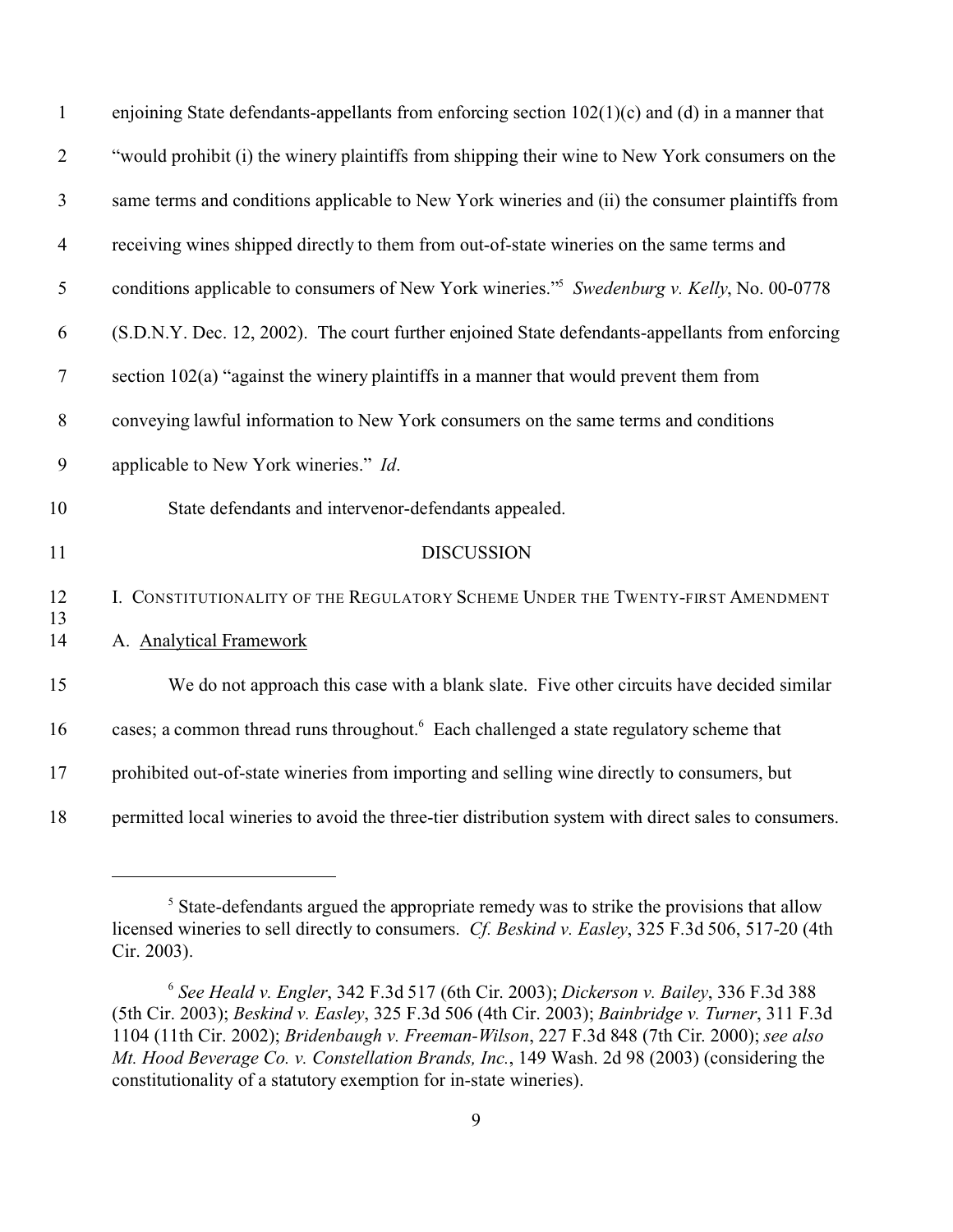| $\mathbf{1}$     | Four circuits have struck down the regulatory schemes in question, utilizing a two-step analytical          |
|------------------|-------------------------------------------------------------------------------------------------------------|
| $\overline{2}$   | framework, similar to that used by the district court here, in which the statute is first examined in       |
| $\mathfrak{Z}$   | the context of the dormant Commerce Clause. Heald v. Engler, 342 F.3d 517, 524 (6th Cir.                    |
| $\overline{4}$   | 2003); Dickerson v. Bailey, 336 F.3d 388, 400 (5th Cir. 2003); Beskind v. Easley, 325 F.3d 506,             |
| $\mathfrak{S}$   | 514 (4th Cir. 2003); Bainbridge v. Turner, 311 F.3d 1104, 1108 (11th Cir. 2002). Under                      |
| 6                | traditional dormant Commerce Clause analysis, a state regulation is unconstitutional if it "affects         |
| $\tau$           | interstate commerce in a manner either that (i) discriminates against interstate commerce, or (ii)          |
| $8\,$            | imposes burdens on interstate commerce that are incommensurate with putative local gains."                  |
| $\boldsymbol{9}$ | Brown & Williamson Tobacco Corp. v. Pataki, 320 F.3d 200, 208 (2d Cir. 2003) (internal                      |
| 10               | quotation marks and citations omitted); see also Freedom Holdings, Inc. v. Spitzer, No. 02-7492,            |
| 11               | slip op. 7299, 7316-26 (2d Cir. Jan. 6, 2004). In each of the four circuit court cases, the                 |
| 12               | regulatory scheme at issue was found to be facially discriminatory in violation of the dormant              |
| 13               | Commerce Clause. Heald, 342 F.3d at 525; Dickerson, 336 F.3d at 402-03; Beskind, 325 F.3d at                |
| 14               | 515; Bainbridge, 311 F.3d at 1109-11. Notwithstanding a finding that the regulatory scheme                  |
| 15               | violates the dormant Commerce Clause, the statute can be "saved" by the Twenty-first                        |
| 16               | Amendment in the second step, but only if it advances one of the Amendment's "core concerns."               |
| 17               | Under this two-tier analysis, none of the state statutes regulating the importation of alcohol were         |
| 18               | saved by the Twenty-first Amendment core concern examination. See Heald, 342 F.3d at 526-                   |
| 19               | 27; Dickerson, 336 F.3d at 403-07; Beskind, 325 F.3d at 516-17; Bainbridge, 311 F.3d at 1111-               |
| 20               | 15. We think this two-step approach is flawed because it has the effect of unnecessarily limiting           |
| 21               | the authority delegated to the states through the clear and unambiguous language of section 2. <sup>7</sup> |

 $<sup>7</sup>$  Although we disagree with the analytical paradigm employed, we need not assess the</sup> other circuits' determinations, as the statutes challenged in those cases were significantly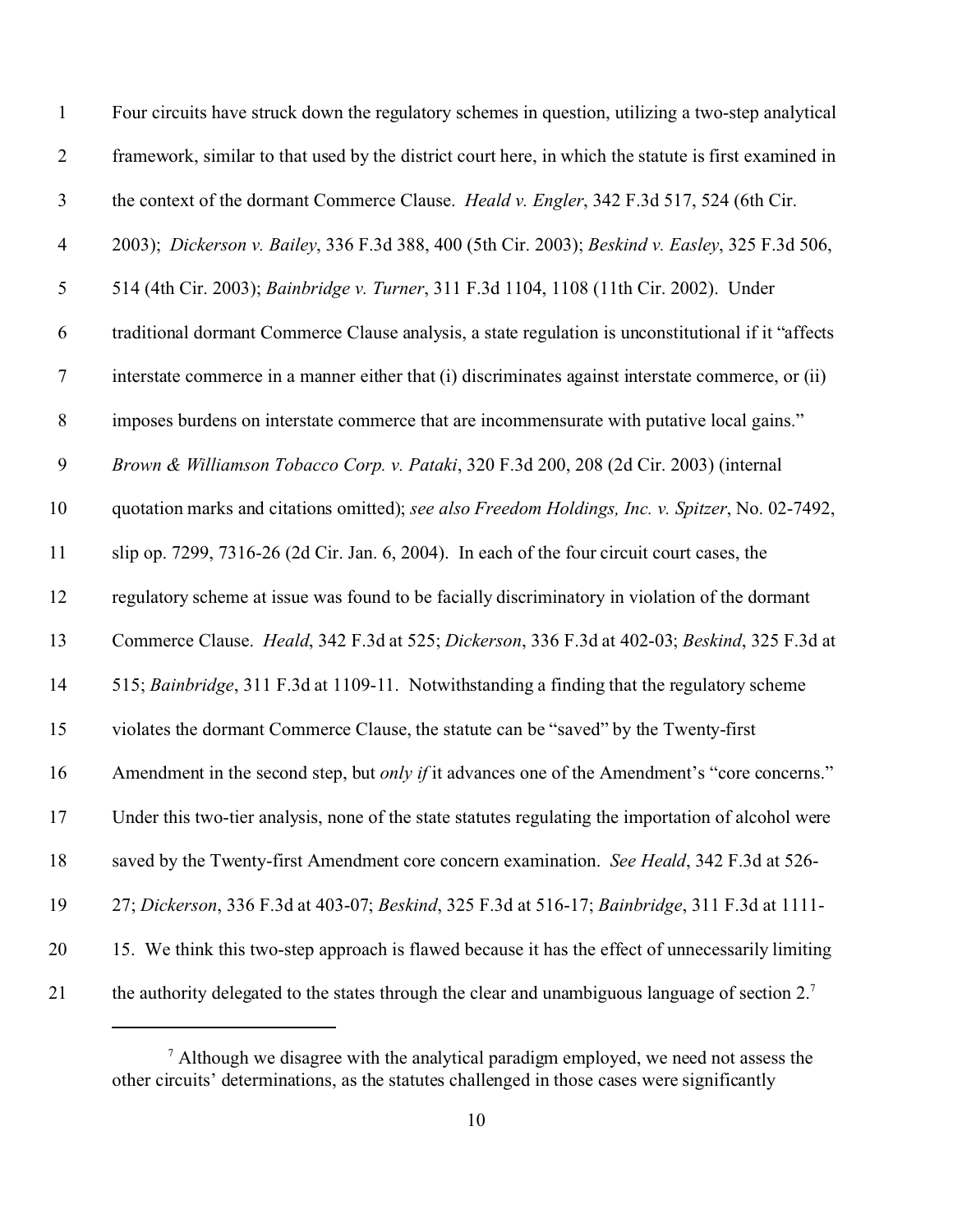| $\mathbf{1}$   | A second mode of analysis recognizes that "[b]oth the Twenty-first Amendment and the               |
|----------------|----------------------------------------------------------------------------------------------------|
| $\overline{2}$ | Commerce Clause are parts of the same Constitution," and considers each "in the light of the       |
| $\mathfrak{Z}$ | other, and in the context of the issues and interests at stake in any concrete case." Hostetter v. |
| 4              | Idlewild Bon Voyage Liquor Corp., 377 U.S. 324, 332 (1964). In this vein, the second mode of       |
| 5              | inquiry considers the scope of the Twenty-first Amendment's grant of authority to the states to    |
| 6              | determine whether the challenged statute is within the ambit of that authority, such that it is    |
| $\tau$         | exempted from the effect of the dormant Commerce Clause. See Craig, 429 U.S. at 206. We            |
| $8\,$          | adopt this approach acknowledging that only one other circuit court has employed it in a similar   |
| 9              | case. See Bridenbaugh v. Freeman-Wilson, 227 F.3d 848 (7th Cir. 2000) (upholding an Indiana        |
| 10             | statute restricting the direct shipment of wine on the ground that it was a permissible expression |
| 11             | of the state's authority under section 2 of the Twenty-first Amendment). The inquiry, in our       |
| 12             | view, should not allow the protective doctrine of the dormant Commerce Clause to subordinate       |
| 13             | the plain language of the Twenty-first Amendment. Instead, the inquiry should be sensitive to      |
| 14             | the manner in which these two constitutional forces interact in light of the impact the Twenty-    |
| 15             | first Amendment has on dormant Commerce Clause concerns.                                           |
| 16             | B. The Legal History of the Twenty-first Amendment                                                 |
| 17             | While the language of section 2 is clear, it is helpful to understand the jurisprudential and      |
| 18             | statutory context of its birth. Prior to the Eighteenth Amendment and nationwide prohibition of    |
| 19             | alcohol, many states attempted to ban the production and consumption of alcohol, but found their   |
| 20             | efforts thwarted by Supreme Court decisions invoking the doctrine now known as the dormant         |

different from the regulatory regime at issue here. We note, however, that the Fourth Circuit offered a possible nondiscriminatory alternative to North Carolina's statute that is remarkably similar to the New York scheme. *See Beskind*, 325 F.3d at 516.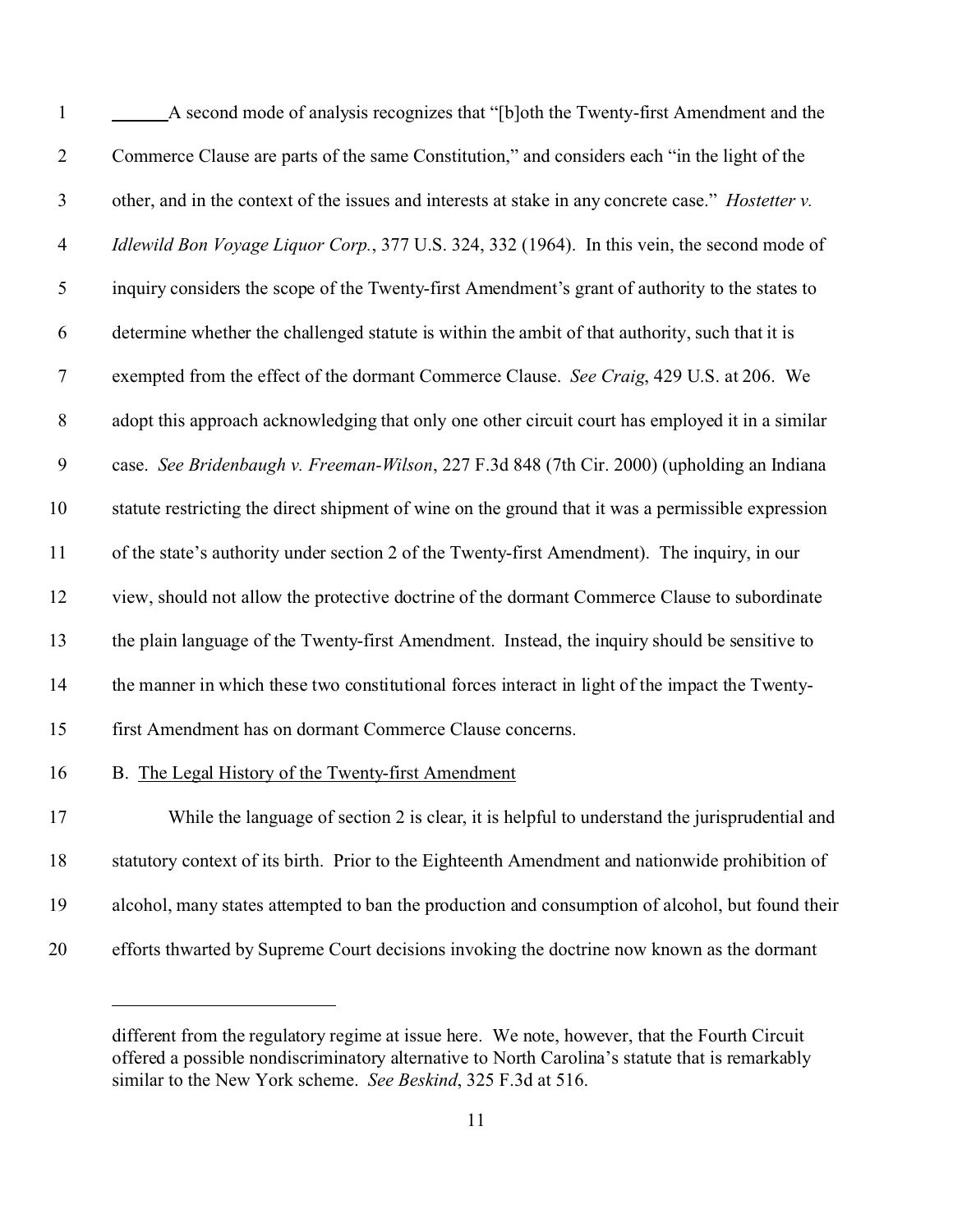| $\mathbf{1}$             | Commerce Clause. See, e.g., Bowman v. Chicago & N.W. Ry. Co., 125 U.S. 465, 481, 493-94               |
|--------------------------|-------------------------------------------------------------------------------------------------------|
| $\overline{2}$           | (1888) (invalidating under the dormant Commerce Clause a state law restricting the importation        |
| $\mathfrak{Z}$           | of liquor to those possessing a permit); Leisy v. Hardin, 135 U.S. 100 (1890) (holding that, even     |
| $\overline{\mathcal{A}}$ | after importation, liquor contained in its original package remained an article of interstate         |
| 5                        | commerce, subject to federal Commerce Clause authority). As a result of the Court's decisions,        |
| 6                        | "dry" states found themselves in the unenviable position of being able to prohibit consumption of     |
| $\boldsymbol{7}$         | domestic liquor but helpless to stop the importation of liquor from outside their borders. See        |
| $8\,$                    | Bridenbaugh, 227 F.3d at 852 (recounting pre-Prohibition jurisprudence).                              |
| 9                        | Congress reacted by enacting the Wilson Act, ch. 728, 26 Stat. 313 (1890), which gave                 |
| 10                       | states the authority to regulate imported liquor "to the same extent and in the same manner as        |
| 11                       | though such liquids or liquors had been produced in such State or Territory, and shall not be         |
| 12                       | exempt therefrom by reason of being introduced therein in original packages or otherwise." Id.        |
| 13                       | (emphasis added). The Wilson Act's language signaled Congress' intent to allow states to              |
| 14                       | regulate imported alcohol in the same manner as domestically produced alcohol.                        |
| 15                       | The Supreme Court, however, narrowly construed the Wilson Act, permitting states to                   |
| 16                       | regulate the resale of imported liquor in its original package, but preventing the regulation of      |
| 17                       | direct shipments to in-state consumers by out-of-state distributors. <i>Rhodes v. Iowa</i> , 170 U.S. |
| 18                       | 412, 423-25 (1898). Congress responded with the Webb-Kenyon Act, ch. 90, 37 Stat. 699                 |
| 19                       | (1913), which prohibited "the shipment or transportation, in any manner or by any means               |
| 20                       | whatsoever, of any  liquor of any kind, from one State  into any other State which  is                |
| 21                       | intended, by any person interested therein, to be received, possessed, sold, or in any manner used,   |
| 22                       | either in the original package or otherwise, in violation of any law of such State" Id. The           |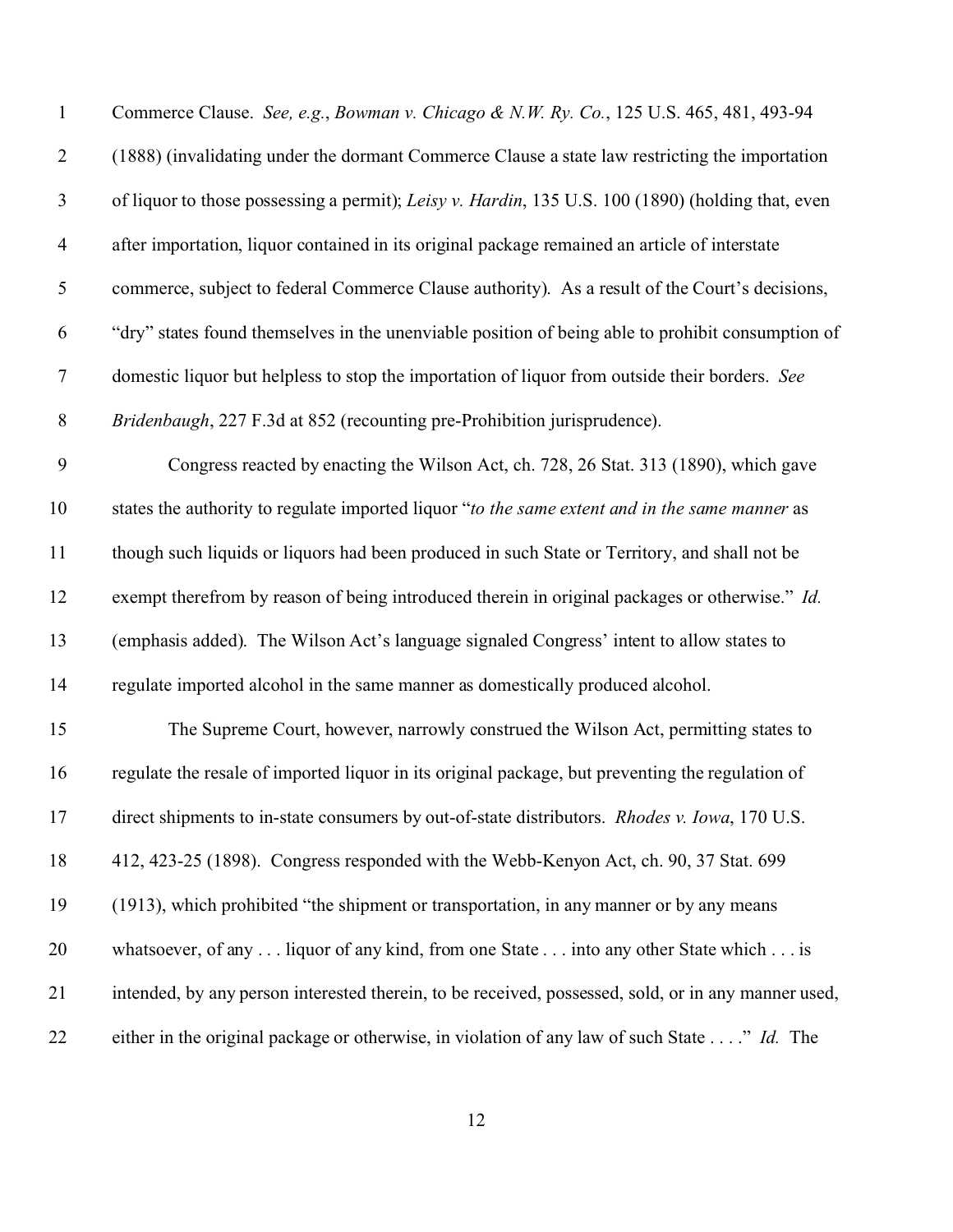Act's broad language ensured that dry states had the authority to prevent the importation of alcohol across their borders. By the time the Supreme Court upheld the Webb-Kenyon Act in *Clark Distilling Co. v. Western Maryland Railway Co.*, 242 U.S. 311 (1917), the temperance movement had gained considerable ground throughout the nation. And in 1919, the Eighteenth Amendment set the nation on a course of national prohibition and ended the states' legal struggle to regulate alcohol.

 The ratification of the Twenty-first Amendment did not return the Constitution to its pre-8 1919 form. Most states wished to control alcohol use within their borders. Accordingly, the language of section 2 of the Twenty-first Amendment, "closely follow[ed] the [language of] the Webb-Kenyon and Wilson Acts," *Craig*, 429 U.S. at 205-06, thereby prohibiting "[t]he transportation or importation into any State, Territory, or possession of the United States for delivery or use therein of intoxicating liquors, in violation of the laws thereof." U.S. Const. amend. XXI, § 2. Section 2 effectively constitutionalizes most state prohibitions regulating importation, transportation, and distribution of alcoholic beverages from the stream of interstate commerce into the state. Because section 2 speaks directly to the importation of liquor into the state, dormant

 Commerce Clause jurisprudence could no longer be employed to insulate interstate shipments of liquor from state regulation, as almost "[*e*]*very* use of § 2 could be called 'discriminatory' in the sense that . . . every statute limiting [interstate] importation leaves intrastate commerce unaffected." *Bridenbaugh*, 227 F.3d at 853 (emphasis in original). Allowing dormant Commerce Clause concerns to restrict state regulatory schemes that focus on the importation of 22 liquor would render section 2 a nullity.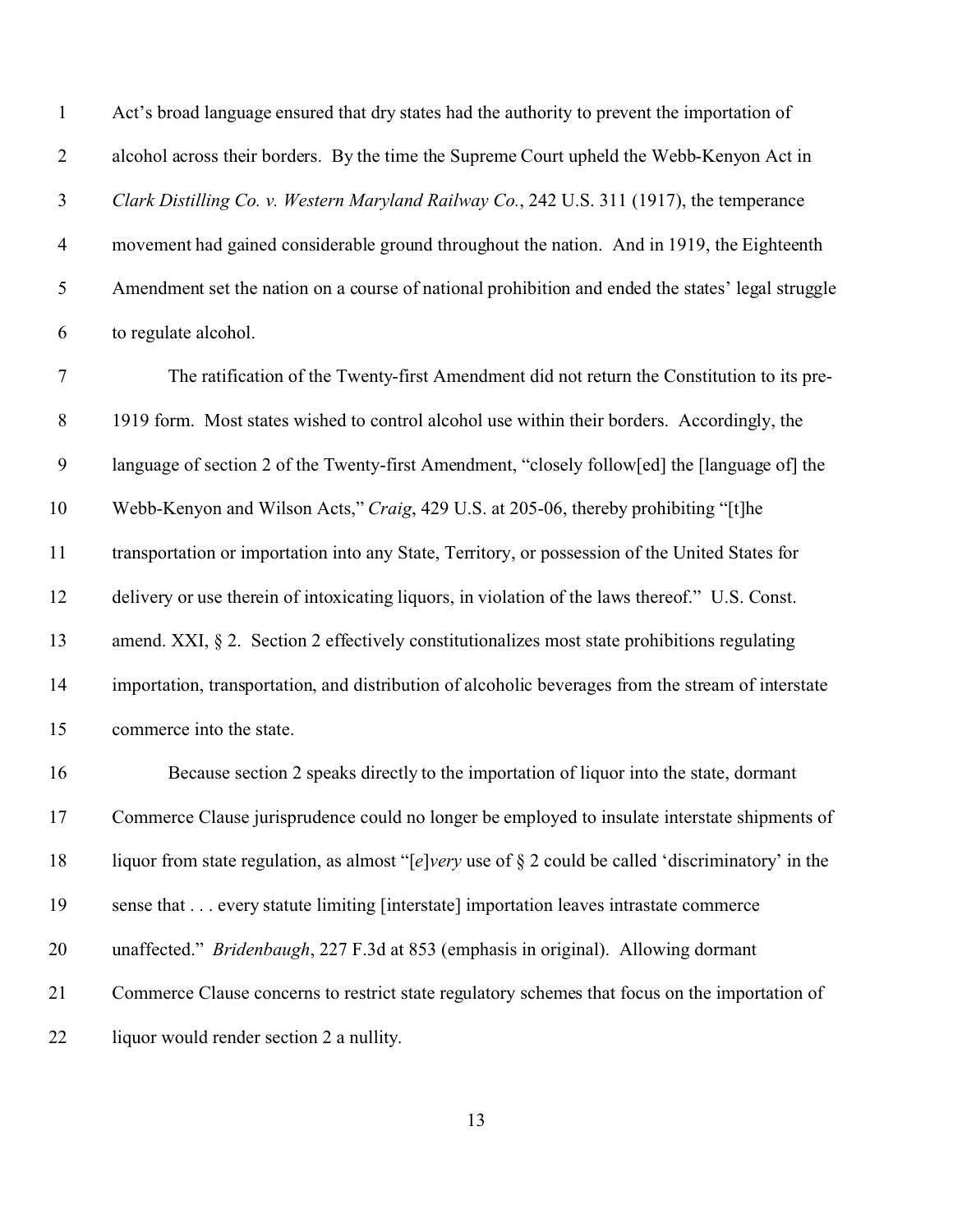C. Analysis

| $\overline{2}$ | Section 2 of the Twenty-first Amendment grants "the States virtually complete control               |
|----------------|-----------------------------------------------------------------------------------------------------|
| 3              | over whether to permit importation or sale of liquor and how to structure the liquor distribution   |
| $\overline{4}$ | system." California Retail Liquor Dealers Ass'n v. Midcal Aluminum, Inc., 445 U.S. 97, 110          |
| 5              | (1980). This constitutional grant of authority should not, we think, be subordinated to the         |
| 6              | dormant Commerce Clause inquiry when the two provisions conflict, as they do here. Plaintiffs-      |
| $\tau$         | appellees argue that the scope of section 2's grant of authority to the states has been narrowed by |
| $8\,$          | a series of Supreme Court decisions. The end result, they posit, is that a state law regulating the |
| 9              | importation of interstate liquor is a proper exercise of the state's section 2 power only if it     |
| 10             | regulates in a non-discriminatory manner and is intended to advance the "core concerns" of the      |
| 11             | Twenty-first Amendment – namely temperance, the promotion of orderly market conditions, and         |
| 12             | revenue production. See North Dakota v. United States, 495 U.S. 423, 432 (1990) (plurality          |
| 13             | opinion).                                                                                           |
| 14             | We disagree with the proposition that the Supreme Court's Twenty-first Amendment                    |
| 15             | jurisprudence confines the scope of section 2 to state regulations that advance so-called core      |
| 16             | concerns. In our view, although the Supreme Court's Twenty-first Amendment jurisprudence            |
| 17             | has to some degree cabined the scope of section 2, it has done so only insofar as it has limited    |
| 18             | section 2's grant of authority to its plain language. That is, the Supreme Court has consistently   |
| 19             | recognized only that, under section 2, a state may regulate the importation of alcohol for          |
| 20             | distribution and use within its borders, but may not intrude upon federal authority to regulate     |
| 21             | beyond the state's borders or to preserve fundamental rights. <sup>8</sup>                          |

 *See, e.g.*, *44 Liquormart, Inc. v. Rhode Island*, 517 U.S. 484 (1996) (holding that the Twenty-first Amendment does not grant the states authority to regulate in violation of the First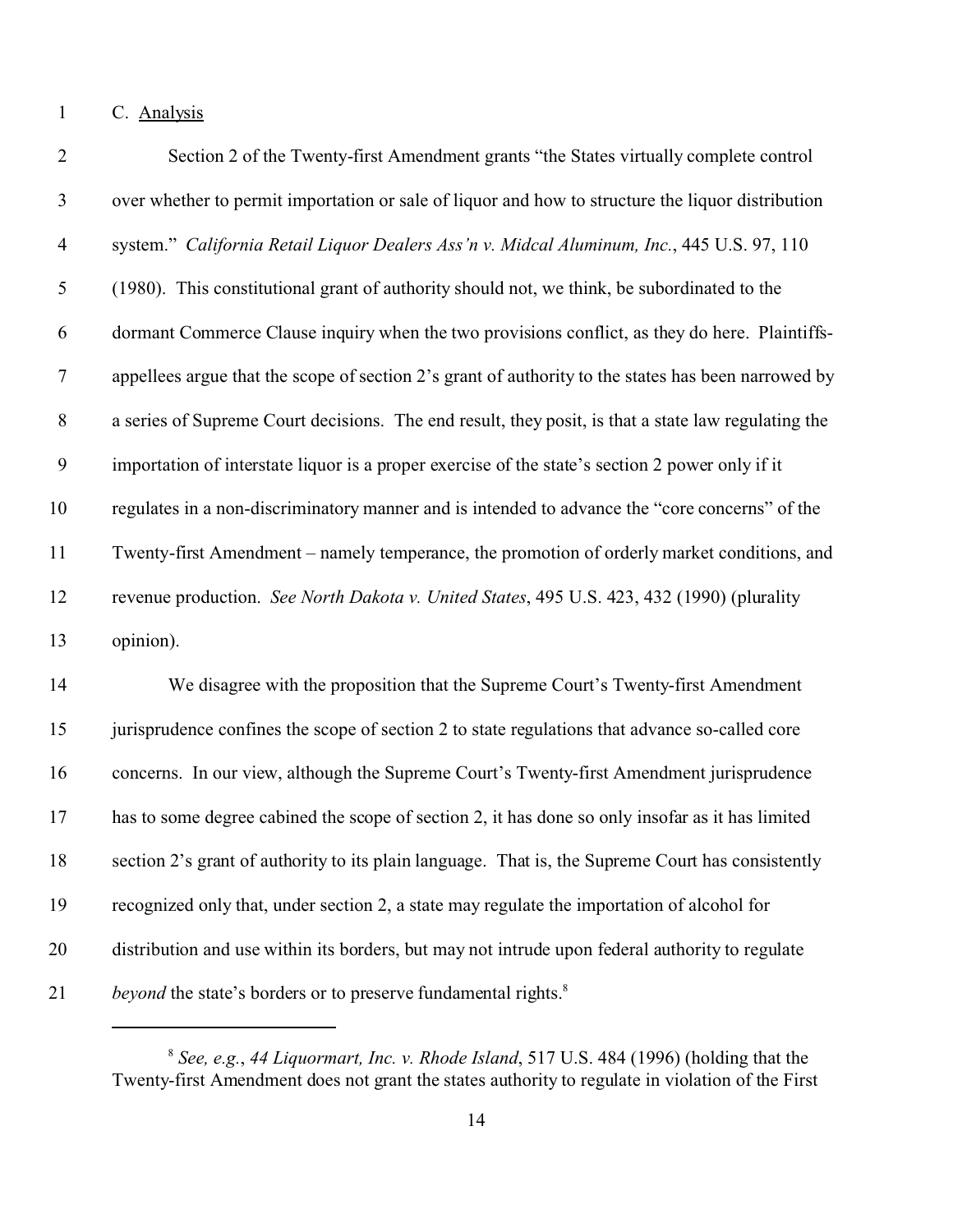## 1 1. *Early Twenty-first Amendment Jurisprudence*

| $\mathbf{2}$   | In the years immediately following the Twenty-first Amendment's ratification, the                  |
|----------------|----------------------------------------------------------------------------------------------------|
| $\mathfrak{Z}$ | Supreme Court recognized the Amendment's extensive delegation of authority to the states. In       |
| $\overline{4}$ | State Board of Equalization v. Young's Market Co., 299 U.S. 59 (1936), a unanimous Court           |
| $\mathfrak{S}$ | upheld a California statute that imposed a licensing fee for the privilege of importing beer into  |
| 6              | the state against a dormant Commerce Clause challenge raised by a group of out-of-state beer       |
| $\tau$         | importers. In so doing, the Court acknowledged that, "[p]rior to the Twenty-First Amendment it     |
| 8              | would have been unconstitutional" to impose the challenged licensing fee. <i>Id.</i> at 62. The    |
| 9              | Twenty-first Amendment, however, "confer[red] upon the state the power to forbid all               |
| 10             | importations which do not comply with the conditions which it prescribes." Id.                     |
| 11             | Two years later, the Court, again unanimously, upheld a Minnesota statute that clearly             |
| 12             | discriminated against imported liquors by imposing an alcohol-content requirement not imposed      |
| 13             | on domestically-produced liquors. See Mahoney v. Joseph Triner Corp., 304 U.S. 401 (1938).         |
| 14             | The Court noted that "under the amendment, discrimination against imported liquor is               |
| 15             | permissible although it is not an incident of reasonable regulation of the liquor traffic." Id. at |
| 16             | 403; see also Ziffrin v. Reeves, 308 U.S. 132 (1939).                                              |

Amendment); *Brown-Forman Distillers Corp. v. New York State Liquor Auth.*, 476 U.S. 573 (1986) (holding that the Twenty-first Amendment does not confer upon the states authority to regulate alcohol prices in other states); *Bacchus Imports, Ltd. v. Dias*, 468 U.S. 263 (1984) (holding that the Twenty-first Amendment does not provide states with the authority to regulate to the detriment of the federal interest in maintaining a national marketplace); *Craig v. Boren*, 429 U.S. 190 (1976) (holding that the Twenty-first Amendment does not grant the states authority to regulate in violation of the Equal Protection Clause); *Dep't of Revenue v. James B. Beam Distilling Co.*, 377 U.S. 341 (1964) (holding that the Twenty-first Amendment does not grant the states power to intrude upon the federal interest in regulating foreign alcohol imports); *Hostetter v. Idlewild Bon Voyage Liquor Corp.*, 377 U.S. 324 (1964) (holding that the Twentyfirst Amendment does not grant states the authority to intrude upon the federal interest in regulating foreign commerce).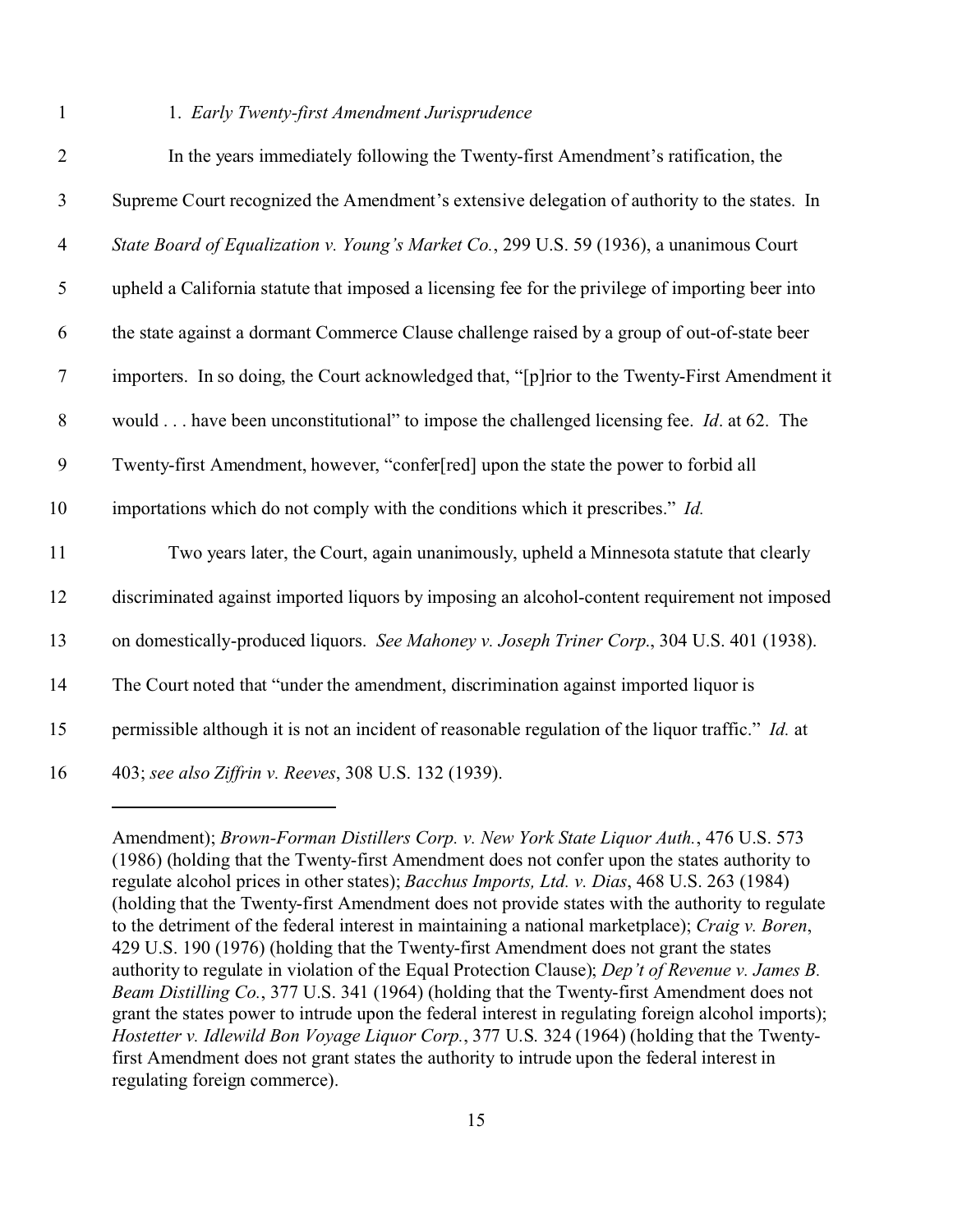| $\mathbf{1}$     | These early cases established that section 2 provided the states with the authority to enact        |
|------------------|-----------------------------------------------------------------------------------------------------|
| $\mathbf{2}$     | legislation for the regulation of alcohol traffic within its borders, even where those regulations  |
| $\mathfrak{Z}$   | operated to the disadvantage of out-of-state interests. Although some courts - including our        |
| $\overline{4}$   | sister circuits – appear to have distanced themselves from these early cases, $9$ they have never   |
| $\mathfrak{S}$   | been overruled.                                                                                     |
| 6                | 2. Contemporary Twenty-first Amendment Jurisprudence                                                |
| $\boldsymbol{7}$ | We acknowledge that more recent cases have recognized that the Twenty-first                         |
| $8\,$            | Amendment is not a plenary grant of authority to states to regulate all activity involving alcohol. |
| 9                | As the Supreme Court has noted, "[o]nce passing beyond consideration of the Commerce Clause,        |
| 10               | the relevance of the Twenty-first Amendment to other constitutional provisions becomes              |
| 11               | increasingly doubtful." Craig, 429 U.S. at 206 (considering the impact of the Twenty-first          |
| 12               | Amendment on an Equal Protection challenge to a state law prescribing different drinking ages       |
| 13               | for males and females); see also 44 Liquormart, Inc. v. Rhode Island, 517 U.S. 484, 516 (1996)      |
| 14               | (considering the impact of the Twenty-first Amendment in the context of a First Amendment           |
| 15               | challenge to a state statute prohibiting advertisement of liquor prices). Section 2's grant of      |
| 16               | authority to the state to regulate alcohol within its borders could not sustain state statutes that |
| 17               | violated individual liberties protected by other constitutional provisions.                         |
| 18               | Similarly, in <i>Hostetter v. Idlewild Bon Voyage Liquor Corp.</i> , 377 U.S. 324 (1964), the       |

<sup>&</sup>lt;sup>9</sup> See, e.g., *Heald*, 342 F.3d at 522 (finding Michigan's reliance on these cases "disingenuous at best"); *Dickerson*, 336 F.3d at 406 (relying on more recent Twenty-first Amendment jurisprudence in determining the constitutionality of Texas' regulatory regime); *Cooper v. McBeath*, 11 F.3d 547, 555 (5th Cir. 1994) (noting that more recent Twenty-first Amendment jurisprudence has confirmed that section 2 does not grant the states plenary authority to regulate alcohol).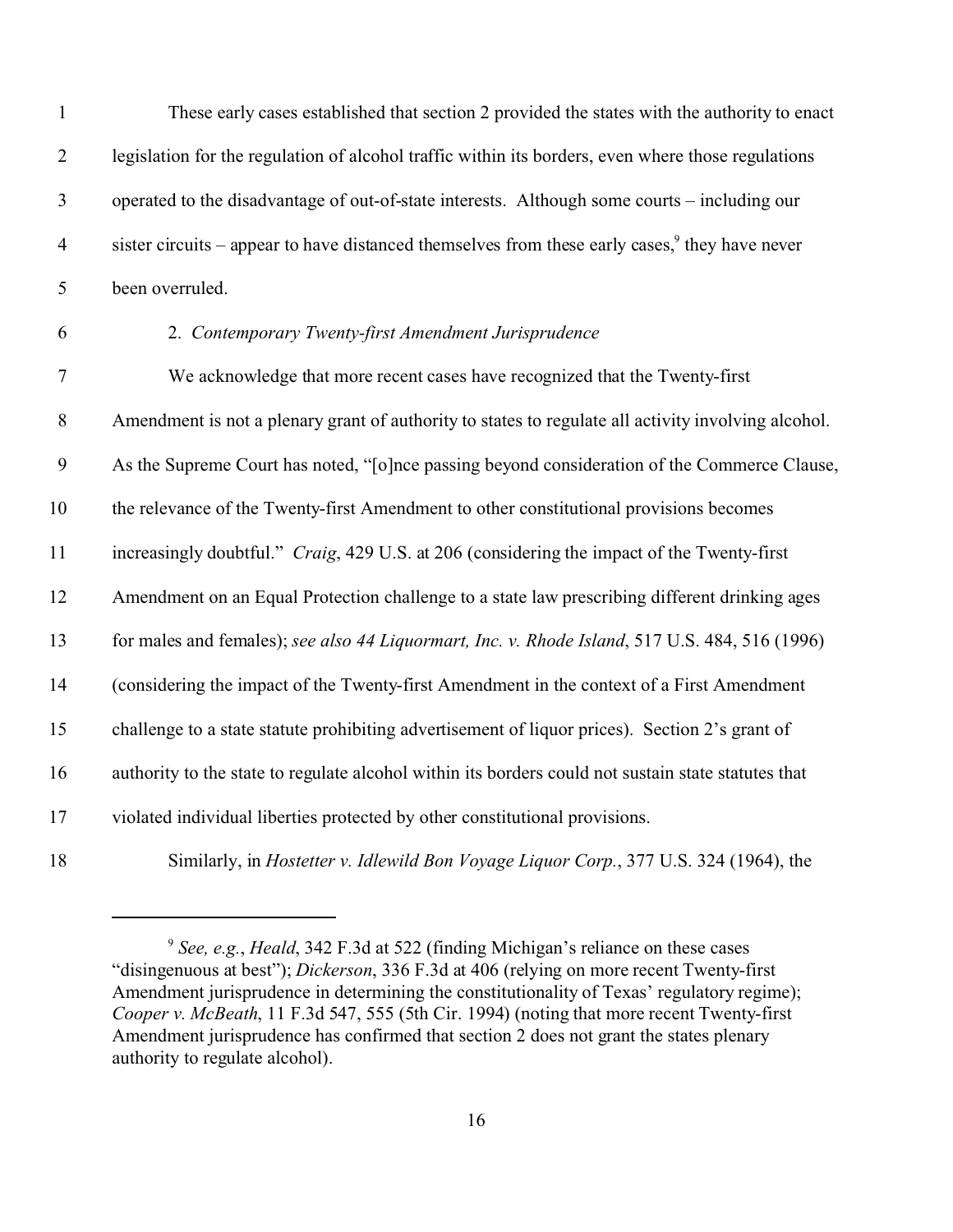| $\mathbf{1}$     | Court struck down New York's attempt to prohibit the sale of liquor to internationally-bound                 |
|------------------|--------------------------------------------------------------------------------------------------------------|
| $\overline{2}$   | travelers at a duty-free airport shop operating under the supervision of the United States Bureau            |
| $\mathfrak{Z}$   | of Customs. <i>Id.</i> at 329. In so holding, the Court rejected the view that "the Twenty-first"            |
| $\overline{4}$   | Amendment has somehow operated to 'repeal' the Commerce Clause wherever regulation of                        |
| $\mathfrak{S}$   | intoxicating liquors is concerned." Id. at 331-32. Such a view, the Court declared, would                    |
| 6                | effectively strip Congress of its "regulatory power over interstate or foreign commerce in                   |
| $\boldsymbol{7}$ | intoxicating liquor." Id. at 332. The Idlewild Court distinguished the earlier Twenty-first                  |
| $\,8\,$          | Amendment cases, such as Young's Market, Mahoney, and Ziffrin, on the ground that, in those                  |
| 9                | cases, liquor was being imported and distributed into the state's territory, and thus, the                   |
| 10               | challenged statutes permissibly regulated the <i>intrastate</i> traffic of alcohol. <i>Id.</i> at 330-31. In |
| 11               | contrast, the alcoholic beverages that New York sought to regulate in Idlewild were held on                  |
| 12               | federal property and were intended for overseas sale. In light of these considerations, the Court            |
| 13               | determined that New York's authority, under the Twenty-first Amendment, to regulate the flow                 |
| 14               | of alcohol within its borders was not implicated by the facts in <i>Idlewild. Id.</i> at 333.                |
| 15               | In Department of Revenue v. James B. Beam Distilling Co., 377 U.S. 341 (1964), the                           |
| 16               | Court invalidated a state law seeking to impose a tax on alcohol imported from Scotland on the               |
| 17               | ground that it violated the Constitution's Export-Import Clause. <i>Id.</i> at 346. The Court reiterated     |
| 18               | it had "no doubt" that Kentucky could regulate alcohol "destined for distribution, use, or                   |
| 19               | consumption within its borders." <i>Id.</i> Section 2, however, did not give the state the power to          |
| 20               | impose a tax "clearly of a kind prohibited by the Export-Import Clause." Id. at 343. In both                 |
| 21               | Idlewild and James B. Beam Distilling, the point of differentiation from the Young's Market line             |
| 22               | of cases was the fact that in the earlier cases, the state's regulatory efforts were confined to the         |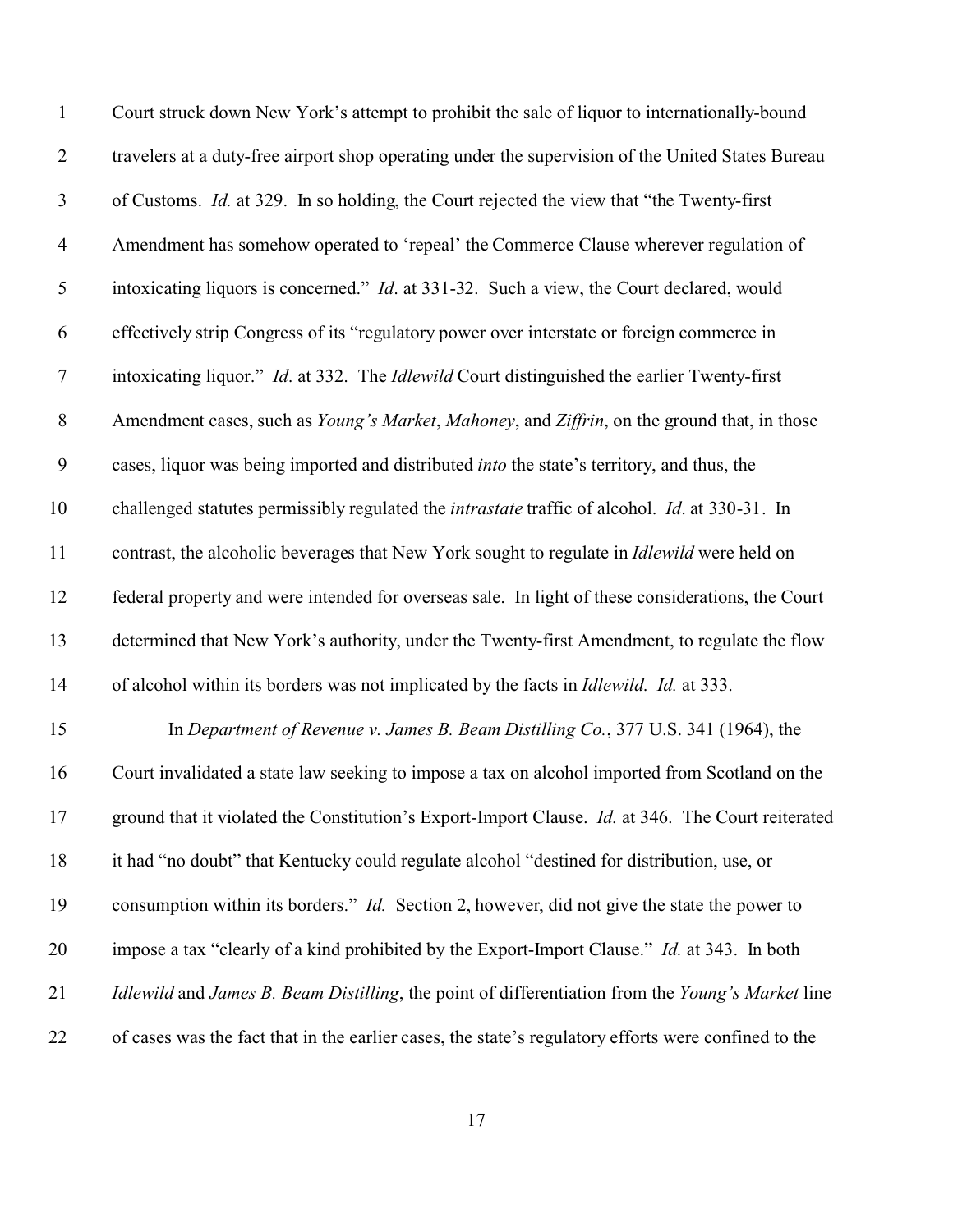interstate importation and intrastate distribution of alcohol, and therefore did not impermissibly intrude on regulatory powers reserved to the federal government.

| $\overline{3}$   | Two decades after Idlewild and James B. Beam Distilling, the Court reemphasized the                  |
|------------------|------------------------------------------------------------------------------------------------------|
| $\overline{4}$   | view that the Twenty-first Amendment is not without limits when a state regulatory scheme            |
| $\mathfrak{S}$   | conflicts with valid federal concerns. In California Retail Liquor Dealers Ass'n v. Midcal           |
| 6                | Aluminum, Inc., 445 U.S. 97 (1980), the Court, upon finding that a California wine-pricing           |
| $\tau$           | program violated the Sherman Act, considered whether section 2 "permit[ted] California to            |
| $\,8\,$          | countermand the congressional policy – adopted under the commerce power – in favor of                |
| $\boldsymbol{9}$ | competition." Id. at 106. Ultimately, the Court concluded that because federal antitrust concerns    |
| 10               | animating the Sherman Act outweighed California's desire to protect small liquor retailers from      |
| 11               | predatory pricing schemes of larger retailers, section 2 could not salvage the offending statute.    |
| 12               | Id. at 114. Four years later, in Capital Cities Cable, Inc. v. Crisp, 467 U.S. 691 (1984), the Court |
| 13               | echoed Midcal's refrain, holding unconstitutional an Oklahoma statute that required in-state         |
| 14               | television operators to delete advertisements for alcoholic beverages contained in the out-of-state  |
| 15               | signals that they retransmitted by cable to Oklahoma subscribers. In striking down the law, the      |
| 16               | Court reiterated that the Twenty-first Amendment had not repealed the Commerce Clause, and           |
| 17               | declared that when a state statute does not directly regulate the sale or use of liquor within the   |
| 18               | state's borders, a conflicting exercise of federal authority may prevail. <i>Id.</i> at 713.         |
| 19               | The Supreme Court has also viewed with caution state attempts to invoke section 2 as a               |
| 20               | pretext for economic protectionism. In Bacchus Imports, Ltd. v. Dias, 468 U.S. 263 (1984),           |

produced alcoholic beverages. The Court invalidated the Hawaiian tax on the grounds that it was

Hawaii imposed an excise tax on liquor sales at wholesale, while exempting certain locally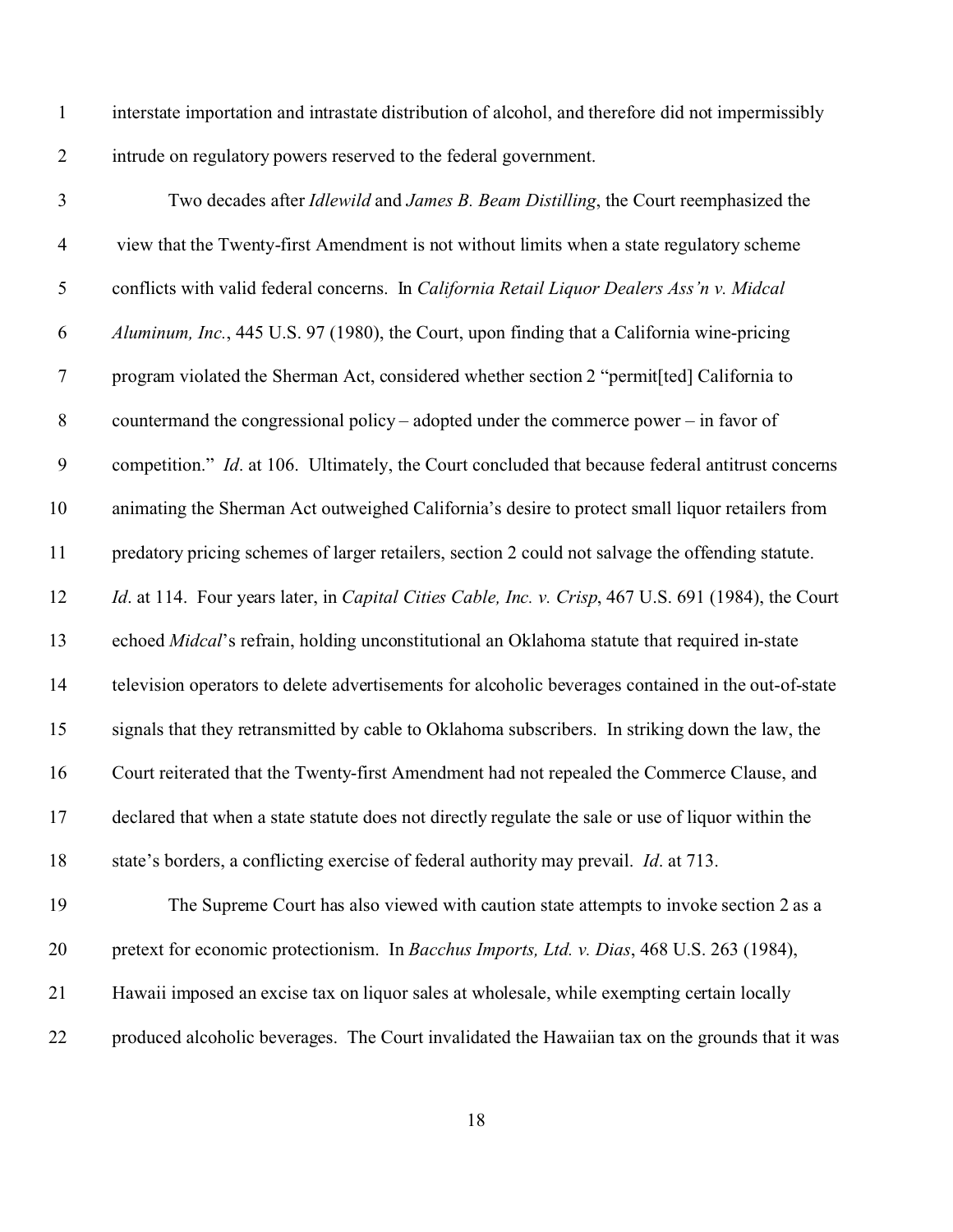| $\mathbf{1}$   | intended to "favor local liquor industries," and therefore was preempted by "strong federal                   |
|----------------|---------------------------------------------------------------------------------------------------------------|
| $\overline{2}$ | interests in preventing economic Balkanization" and promoting a unified national market. <sup>10</sup> Id. at |
| $\mathfrak{Z}$ | 276. In Brown-Forman Distillers Corp. v. New York State Liquor Authority, 476 U.S. 573                        |
| $\overline{4}$ | (1986), the Court struck down a New York statute that required state-licensed distillers to comply            |
| 5              | with a price schedule that established prices for local liquor sales no higher than the lowest price          |
| 6              | the distiller charged in other states. The Court recognized that the statute could, in effect, control        |
| $\tau$         | the prices of alcoholic beverages in neighboring states. <i>Id.</i> at 582-84. Thus, the Court concluded      |
| 8              | that the statute was an impermissible extraterritorial attempt to regulate liquor prices. Id. at 585;         |
| 9              | see also Healy v. Beer Inst., 491 U.S. 324, 342 (1989) (affirming Brown-Forman's holding that                 |
| 10             | "the Twenty-first Amendment does not immunize state laws from invalidation under the                          |
| 11             | Commerce Clause when those laws have the practical effect of regulating liquor sales in other                 |
| 12             | States").                                                                                                     |
| 12             | In each of these cases, the Supreme Court was called upon to resolve compating elaims of                      |

13 In each of these cases, the Supreme Court was called upon to resolve competing claims of 14 constitutional authority. In each, the Court "limited" the scope of section 2 only insofar as it

<sup>&</sup>lt;sup>10</sup> Regrettably, *Bacchus* is offered as requiring the two-step analysis employed by four of the circuits. *See Heald*, 342 F.3d at 523-24; *Dickerson*, 336 F.3d at 400; *Beskind*, 325 F.3d at 514; *Bainbridge*, 311 F.3d at 1108. We are hard pressed to find any mandate from the Court directing us to utilize *Bacchus* as a template in analyzing the New York statute now before us. *Bacchus* initially analyzed the Hawaiian tax scheme in terms of the dormant Commerce Clause because Hawaii defended the tax as having no effect on interstate commerce. Hawaii did so by arguing that the volume of sales of the two local beverages was exceptionally small. Thus, the state argued its attempt to help some, but not all, local beverages did not hurt sales of other beverages produced in Hawaii or elsewhere. *See Bacchus*, 468 U.S. at 268-69. After rejecting that argument, the Court then went on to address an argument Hawaii advanced for the first time at the Court – one based on section 2 of the Twenty-first Amendment. The Court rejected Hawaii's belated effort to save the tax. It noted that the purpose of the tax was to stimulate a local industry, not to regulate the use and distribution of alcohol. *See id*. at 274-76. We find nothing in the Supreme Court's opinion that dealt with Hawaii's arguments in seriatim that requires us to transpose the resolution of one case into an analytical model for all.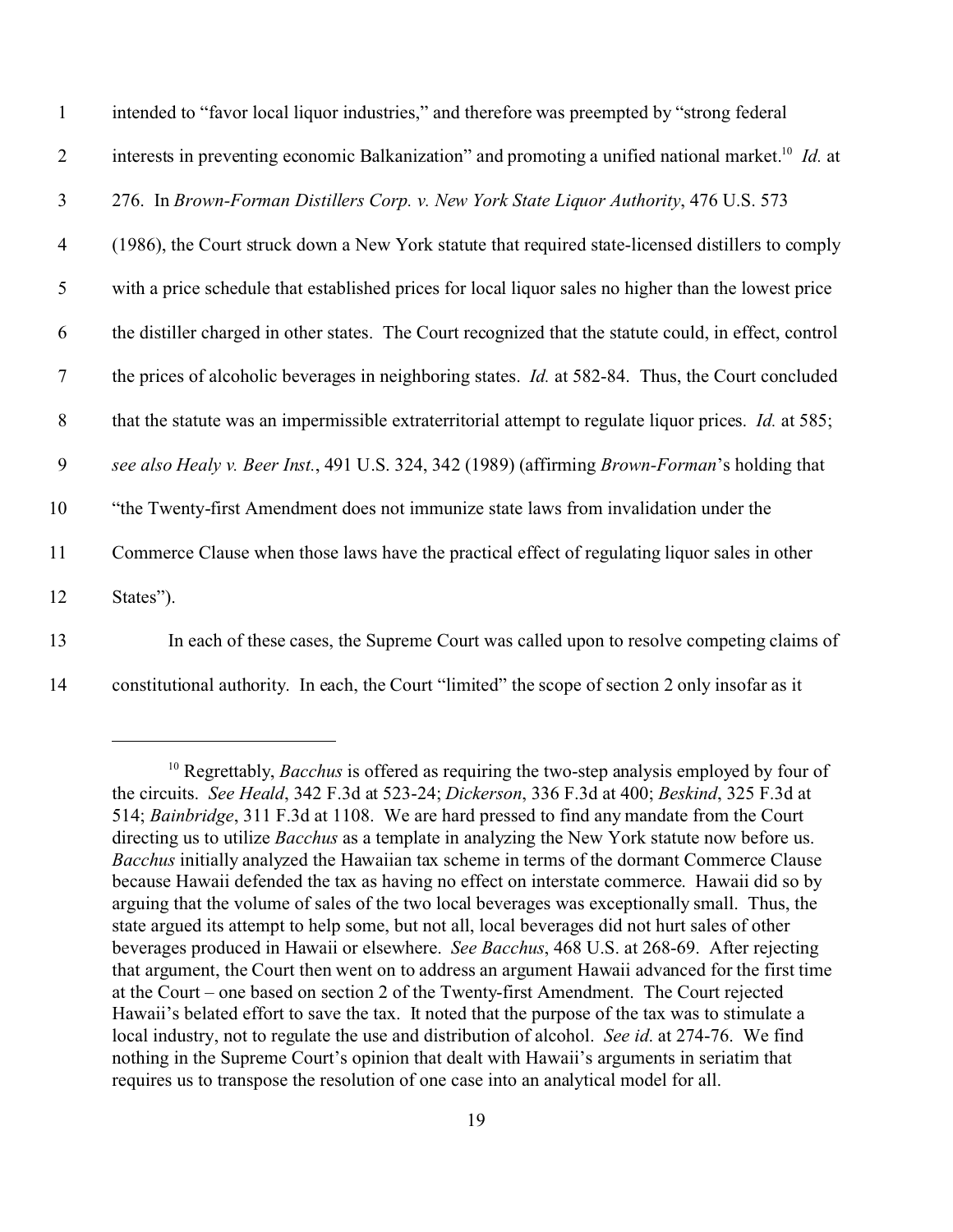| $\mathbf{1}$   | related to a state's attempt to regulate the traffic of alcohol outside of its borders or in violation |
|----------------|--------------------------------------------------------------------------------------------------------|
| $\overline{2}$ | of other powers reserved to the federal government. However, in each case, the Court                   |
| $\mathfrak{Z}$ | unequivocally reaffirmed the principle that insofar as section 2 permits each state to regulate        |
| $\overline{4}$ | alcohol traffic within its borders it "primarily created an exception to the normal operation of the   |
| 5              | Commerce Clause." Craig, 429 U.S. at 206. <sup>11</sup> The Supreme Court has neither held nor implied |
| 6              | that laws prescribing regulations for the importation and distribution of alcohol within a state's     |
| $\tau$         | borders "are problematic under the dormant commerce clause." <i>Bridenbaugh</i> , 227 F.3d at 853.     |
| $8\,$          | Indeed, as the language of the Amendment and the Court's jurisprudence amply demonstrate,              |
| 9              | section 2's powers are directed specifically towards intrastate regulation and traffic of liquor.      |
| 10             | This limited interpretation of section 2 is consistent with the political and cultural forces          |
| 11             | animating Prohibition and its subsequent repeal by the Twenty-first Amendment. That is, the            |
| 12             | impact of the dormant Commerce Clause has always been an issue relating to state efforts to            |
| 13             | regulate the flow of liquor within its borders. Following a series of federal statutory efforts to     |
| 14             | provide states with the legal wherewithal to regulate intrastate alcohol traffic, the Eighteenth       |

<sup>&</sup>lt;sup>11</sup> *Accord*, *Healy*, 491 U.S. at 342 (noting that section 2 authorizes state regulation of intrastate liquor traffic, and thus does not permit state laws that attempt to prescribe prices for out-of-state liquor sales); *Brown-Forman*, 476 U.S. at 585 ("Section 2 of the Twenty-first Amendment . . . speaks only to state regulation of the transportation or importation into any State . . . for delivery or use therein of alcoholic beverages.") (internal quotation marks omitted); *Bacchus*, 468 U.S. at 282 (noting "we have consistently reaffirmed that understanding of the Amendment, repeatedly acknowledging the broad nature of state authority to regulate commerce in intoxicating liquors"); *Midcal*, 445 U.S. at 110 (acknowledging that "[t]he Twenty-first Amendment grants the States virtually complete control over whether to permit importation or sale of liquor and how to structure the liquor distribution system" within the state); *Capital Cities Cable, Inc.*, 467 U.S. at 713 (noting that "the core  $\S$  2 power" concerns the regulation of alcohol within the state's borders); *James B. Beam Distilling Co.*, 377 U.S. at 344 ("[B]y virtue of [section 2 of the Twenty-first Amendment] a State is totally unconfined by traditional Commerce Clause limitations when it restricts the importation of intoxicants destined for use, distribution, or consumption within its borders.") (internal quotation marks omitted); *Idlewild*, 377 U.S. at 330 (same).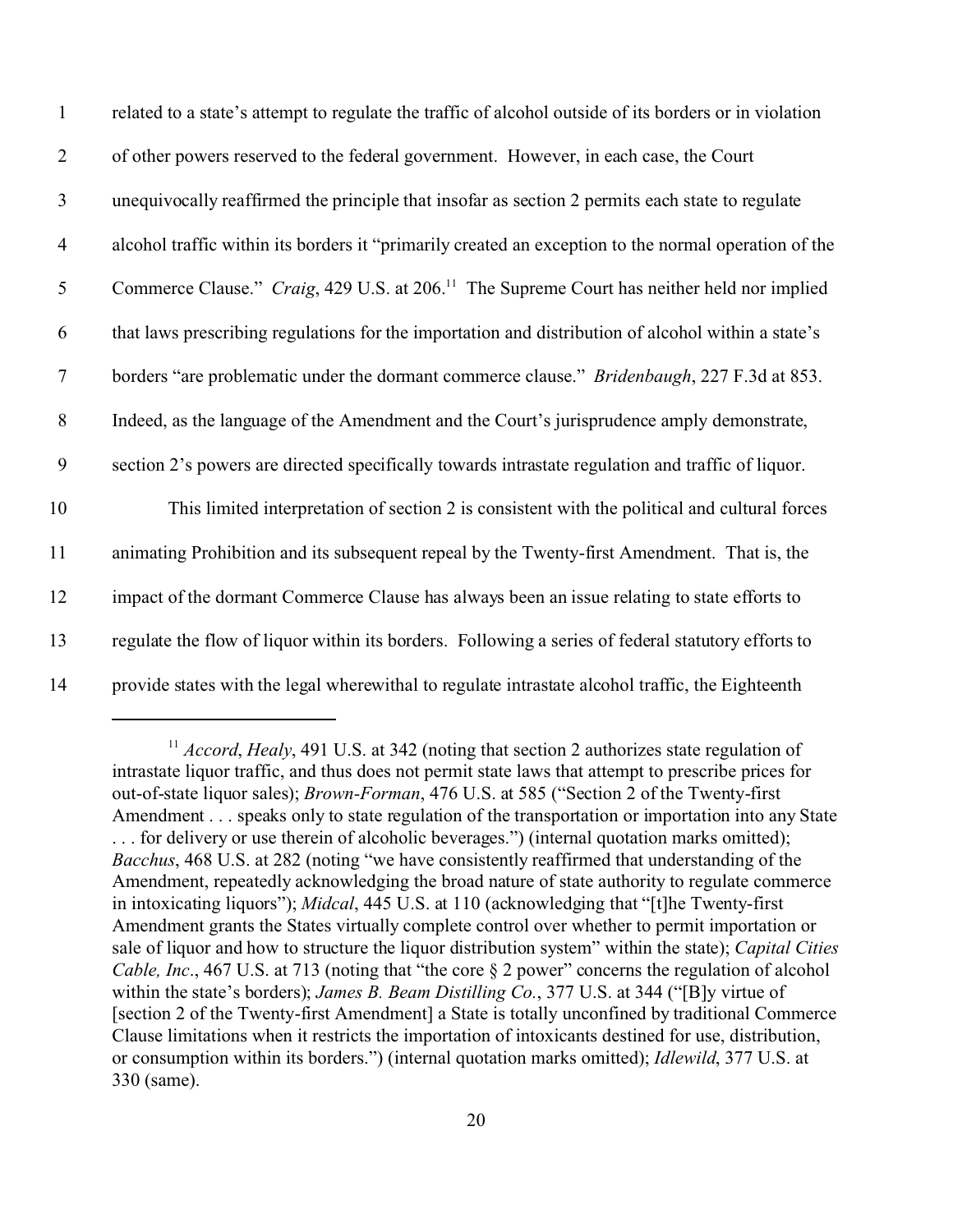| $\mathbf{1}$     | Amendment prohibited the flow of alcohol on a national level. With Prohibition's repeal, the           |
|------------------|--------------------------------------------------------------------------------------------------------|
| $\overline{2}$   | drafters of the Twenty-first Amendment crafted section 2 to allow states the authority to              |
| $\mathfrak{Z}$   | circumvent dormant Commerce Clause protections, provided that they were regulating the                 |
| $\overline{4}$   | intrastate flow of alcohol.                                                                            |
| $\mathfrak s$    | 3. New York's Regulatory Regime                                                                        |
| 6                | New York's regulatory regime falls squarely within the ambit of section 2's grant of                   |
| $\boldsymbol{7}$ | authority. The statutory scheme regulates only the importation and distribution of alcohol in          |
| $8\phantom{1}$   | New York. New York's prohibition of the sale and shipment of wine by unlicensed wineries               |
| $\boldsymbol{9}$ | directly to New York consumers serves valid regulatory interests. The statute allows the state to      |
| 10               | monitor the distribution and sale of alcoholic beverages by permitting such distribution and sale      |
| 11               | only through state-licensed entities supervised by, and accountable to, the SLA.                       |
| 12               | Although we are sensitive to the Supreme Court's instruction that "[s] tate laws that                  |
| 13               | constitute mere economic protectionism are not entitled to the same deference as law enacted           |
| 14               | to combat the perceived evils of an unrestricted traffic in liquor," Bacchus, 468 U.S. at 276, we      |
| 15               | find no indication, based on the facts presented here, that the regulatory scheme is intended to       |
| 16               | favor local interests over out-of-state interests. All wineries, whether in-state or out-of-state, are |
| 17               | permitted to obtain a license as long as the winery establishes a physical presence in the state.      |
| 18               | Wine that is delivered to a branch office or warehouse can then be shipped directly to consumers.      |
| 19               | Presence ensures accountability. Records of sales and compliance with New York's                       |
| 20               | regulatory requirements must be available for inspection by SLA officials. Violations are subject      |
| 21               | to disciplinary measures carried out in New York, including fines imposed against the bond all         |
| 22               | license holders are required to post. New York treats wine importers the same as it treats internal    |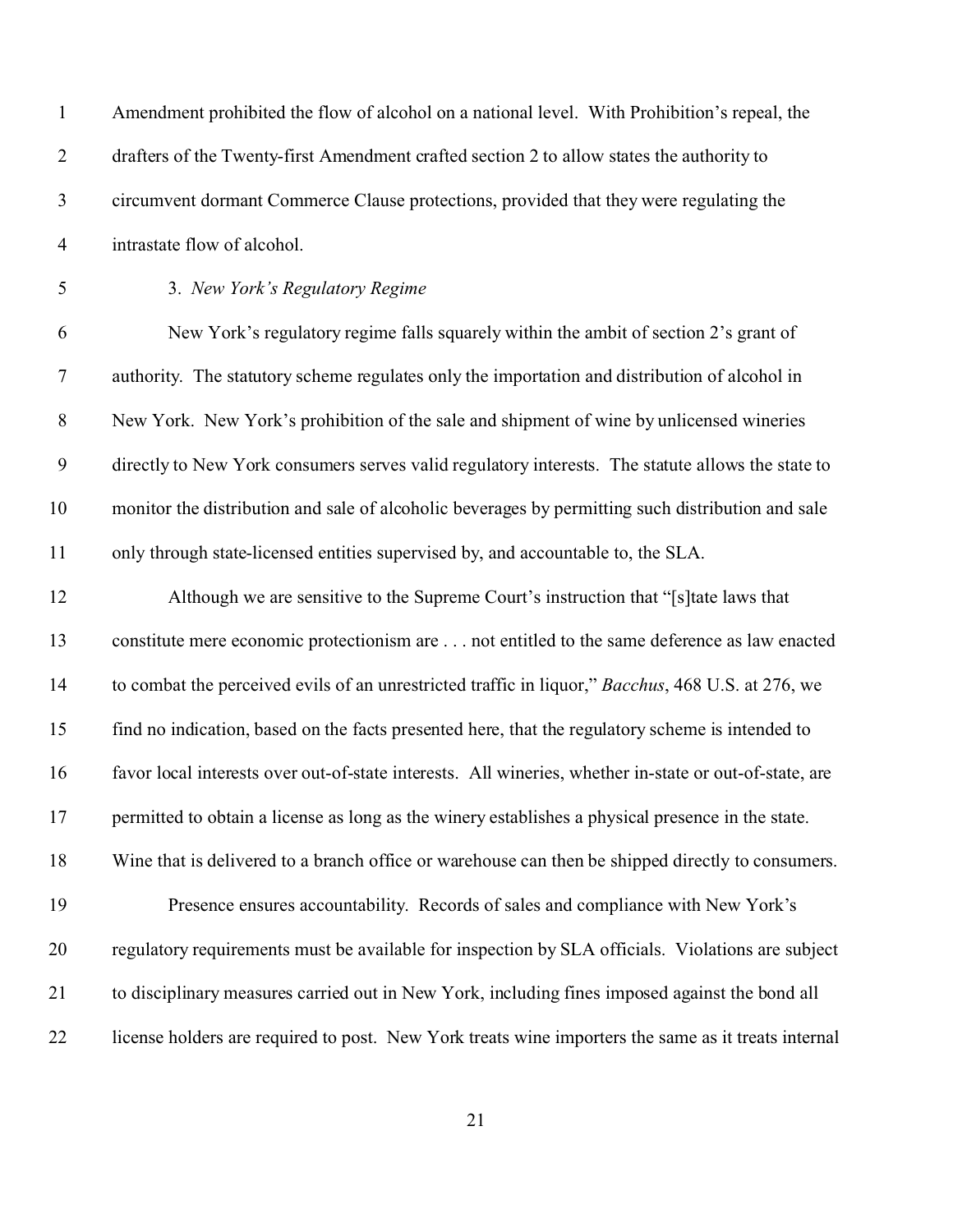sellers; all must either utilize the three-tier system or obtain a physical presence from which the state can monitor and control the flow of alcohol.

| 3                | We fully recognize that the physical presence requirement could create substantial                |
|------------------|---------------------------------------------------------------------------------------------------|
| $\overline{4}$   | dormant Commerce Clause problems if this licensing scheme regulated a commodity other than        |
| 5                | alcohol. When a state statute, whether on its face or in effect, discriminates against interstate |
| 6                | commerce, it is virtually per se invalid unless the State can justify the discrimination "both in |
| $\overline{7}$   | terms of the local benefits flowing from the statute and the unavailability of nondiscriminatory  |
| $\,8\,$          | alternatives adequate to preserve the local interests at stake." Hunt v. Washington State Apple   |
| $\boldsymbol{9}$ | Adver. Comm'n, 432 U.S. 333, 353 (1977).                                                          |
| 10               | Here, the requirement that all wine be shipped through a New York warehouse is a                  |
| 11               | precondition to direct consumer sales. We recognize that "state statutes requiring business       |
| 12               | operations to be performed in the home State that could more efficiently be performed elsewhere   |
| 13               | ha[ve] been declared to be virtually per se illegal." Pike v. Bruce Church, Inc., 397 U.S. 137,   |
| 14               | 145 (1970); see also C&A Carbone, Inc. v. Town of Clarkstown, 511 U.S. 383 (1994); South-         |
| 15               | Cent. Timber Dev. v. Wunnicke, 467 U.S. 82 (1984). But business efficiency must give way to       |
| 16               | valid regulatory concerns in this unique area of commerce. Under this scheme, out-of-state        |
| 17               | wineries will incur some costs in establishing and maintaining a physical presence in New York,   |
| 18               | costs not incurred by in-state wineries. These effects, however, do not alter the legitimacy of   |
| 19               | section 2's delegation of authority. While it may be an additional expense for out-of-state       |
| 20               | wineries to be present in New York, they gain access to a market not available to others – direct |
| 21               | sales to consumers. The fact that some out-of-state wineries will have greater costs than others  |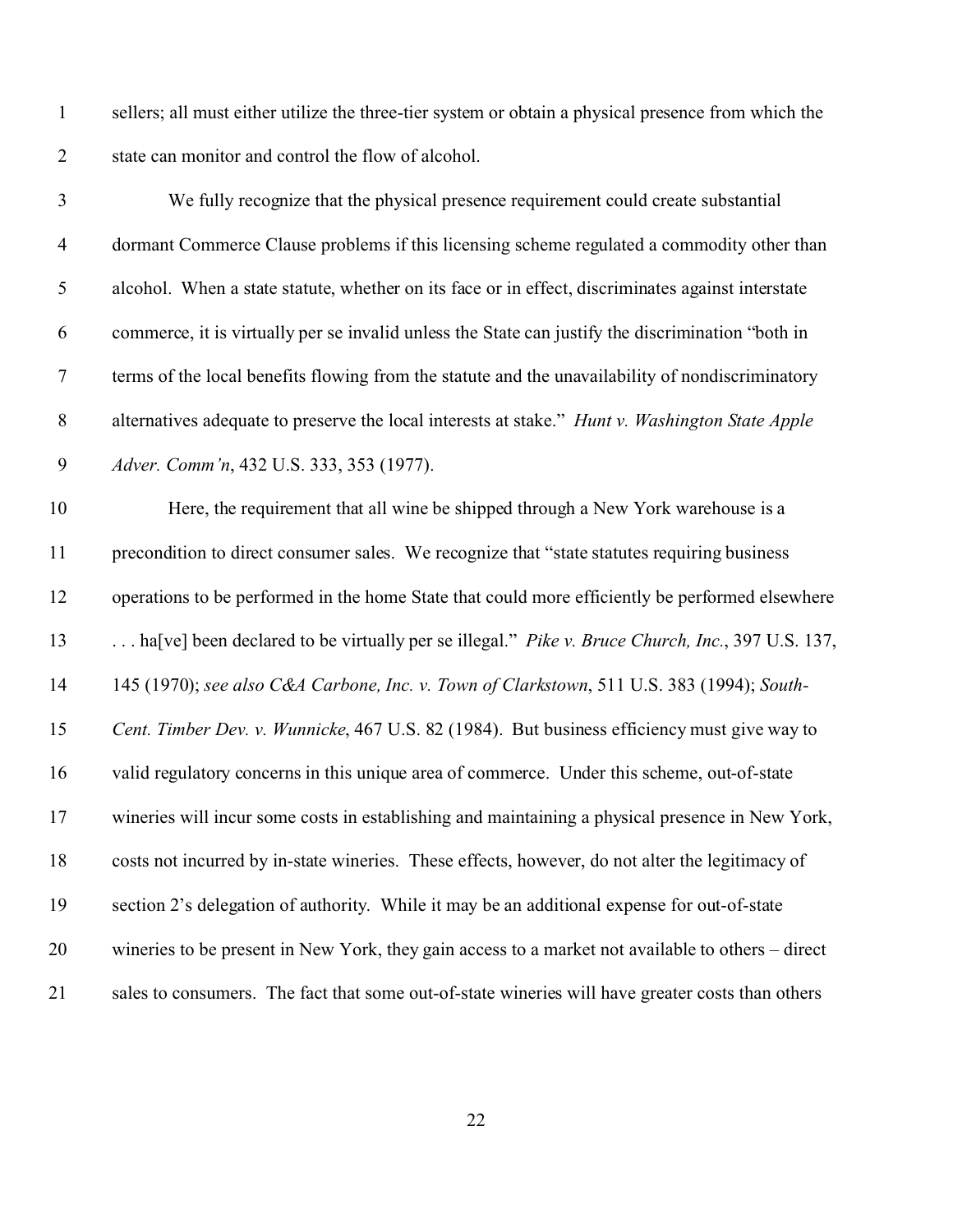| $\mathbf{1}$     | (out-of-state or in-state) in accessing the market is not determinative. <sup>12</sup> New York has chosen to |
|------------------|---------------------------------------------------------------------------------------------------------------|
| $\overline{2}$   | relax its regulatory grip for wineries to sell directly to consumers. It has not barred out-of-state          |
| $\mathfrak{Z}$   | wineries from the opportunity; it has correlated its relaxation of regulatory scrutiny with a safety          |
| $\overline{4}$   | net ensuring accountability – presence. See Milton S. Kronheim & Co. v. District of Columbia,                 |
| $\mathfrak s$    | 91 F.3d 193, 204 (D.C. Cir. 1996).                                                                            |
| 6                | New York's desire to ensure accountability through presence is aimed at the regulatory                        |
| $\boldsymbol{7}$ | interests directly tied to the importation and transportation of alcohol for use in New York. See             |
| $\, 8$           | <i>North Dakota</i> , 495 U.S. at 432 (plurality opinion) ("In the interest of promoting temperance,          |
| $\boldsymbol{9}$ | ensuring orderly market conditions, and raising revenue, the State has established a                          |
| 10               | comprehensive system for the distribution of liquor within its borders. That system is                        |
| 11               | unquestionably legitimate."). All wine will pass through a warehouse located in New York,                     |
| 12               | allowing state officials access to the product. As noted above, every licensee must maintain                  |
| 13               | books and records on premises available for inspection at any time by the SLA.                                |
| 14               | In 2000, there were over 2,100 wineries in the country, a 275% increase since 1975.                           |
| 15               | Requiring New York officials to traverse the country to ensure that direct sales to consumers (no             |
| 16               | matter how small) comply with New York law would render the regulatory scheme useless. <sup>13</sup>          |
| 17               | Section 2 does not require that New York bear the burden in attempting to ensure proper                       |

 Appellees did present some evidence of a general nature with regard to projected costs that an out-of-state winery would incur in obtaining a New York license. They argue those projected costs justify their decision not to pursue a New York license. We find those projections to be of little use, and they are certainly not determinative. Appellees do not contend the requirements for licensing are somehow arbitrary or unrelated to the state's desire to regulate the industry. They simply argue the costs are too high to warrant entry into the market.

<sup>&</sup>lt;sup>13</sup> The recently enacted Twenty-first Amendment Enforcement Act, while helpful to states, can only be used after a violation occurs. *See generally* 27 U.S.C. § 122a. Under section 2, states have the authority to be proactive as well as reactive.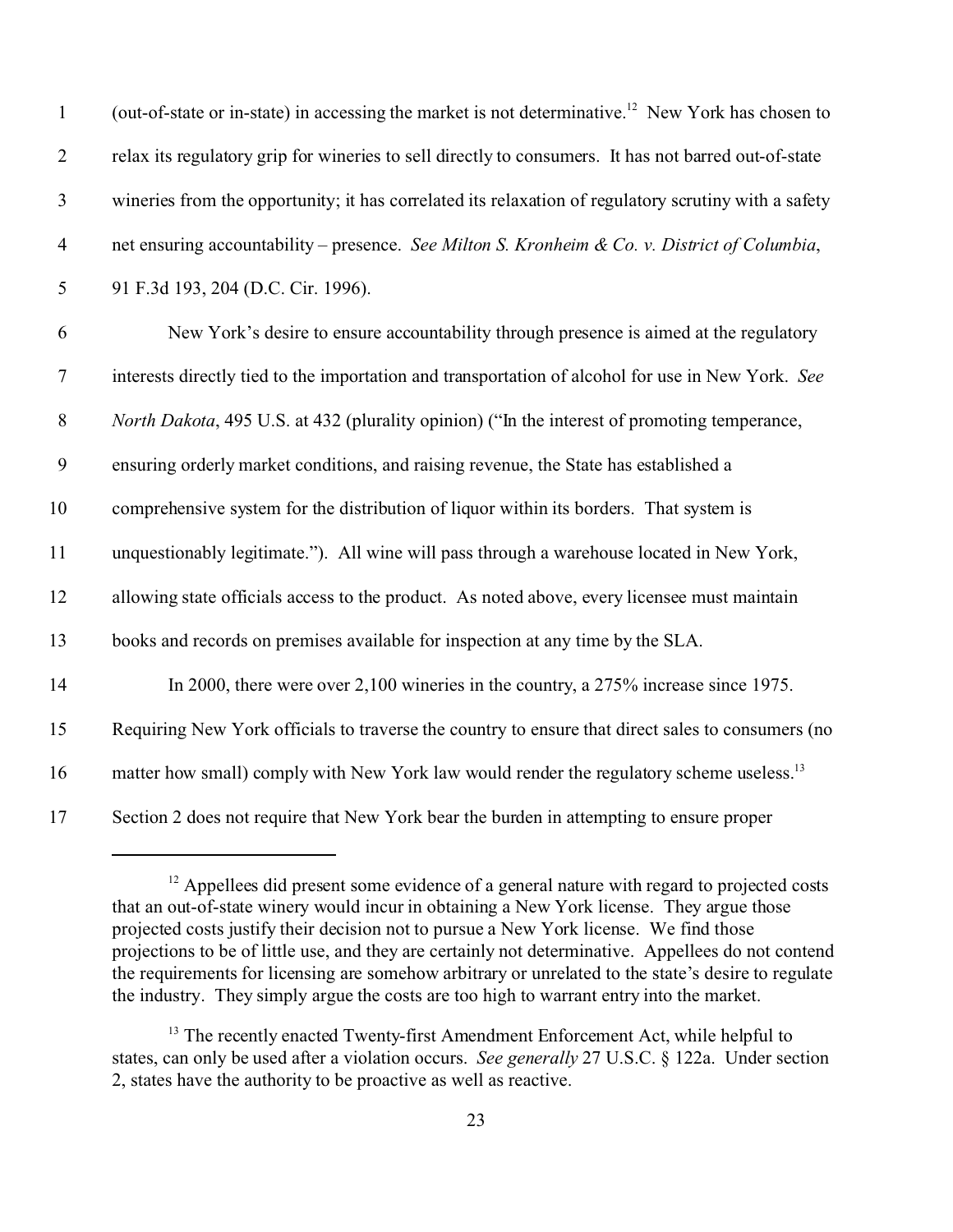| $\mathbf{1}$     | compliance with its tax and regulatory system regarding imported wine. New York's "motives of       |
|------------------|-----------------------------------------------------------------------------------------------------|
| $\overline{2}$   | legitimate state interests which would be promoted by requiring [physical presence], e.g.,          |
| 3                | auditing company records, monitoring compliance with the ABC laws, monitoring licenses,             |
| $\overline{4}$   | checking tax forms for audits, etc., fall[] squarely within the state's core enforcement powers     |
| $\mathfrak{S}$   | over alcohol." Kronheim, 91 F.3d at 203-04 (internal quotation marks and citation omitted).         |
| 6                | The winery plaintiffs presented compelling proof that boutique wineries with limited                |
| $\overline{7}$   | production of high quality wine have a niche in an increasingly sophisticated national market of    |
| $8\,$            | wine connoisseurs. Facility of travel and the Internet have made wineries all over the nation       |
| $\boldsymbol{9}$ | available to those wishing to visit and buy wine – personally or in a virtual sense. Indeed, a      |
| 10               | majority in both houses of New York's legislature felt that New York wineries (the vast majority    |
| 11               | of which are quite small) would benefit from a reciprocity statute that would allow direct sales to |
| 12               | consumers by unlicensed out-of-state wineries from states allowing New York wineries the same       |
| 13               | opportunity. See S. 3533-A, A-7411, 1995 Senate-Assembly Bill (NY 1995). The governor               |
| 14               | chose to veto the bill. See Governor's Veto #76 (NY 1995). Changes in marketing techniques or       |
| 15               | national consumer demand for a product do not alter the meaning of a constitutional amendment.      |
| 16               | If New York wishes to further relax its regulatory control of the flow of wine into New York, it    |
| 17               | can do so.                                                                                          |
| 18               | We hold that the challenged regulatory scheme is within the ambit of the powers granted             |
| 19               | to states by the Twenty-first Amendment. New York's regulatory scheme allows licensed               |
| 20               | wineries, whether in-state or out-of-state, direct access to a market of sophisticated oenophiles.  |
|                  |                                                                                                     |

controlling the importation and transportation of alcohol. Accordingly, we conclude that New

The scheme does so in a non-discriminatory manner, while targeting valid state interests in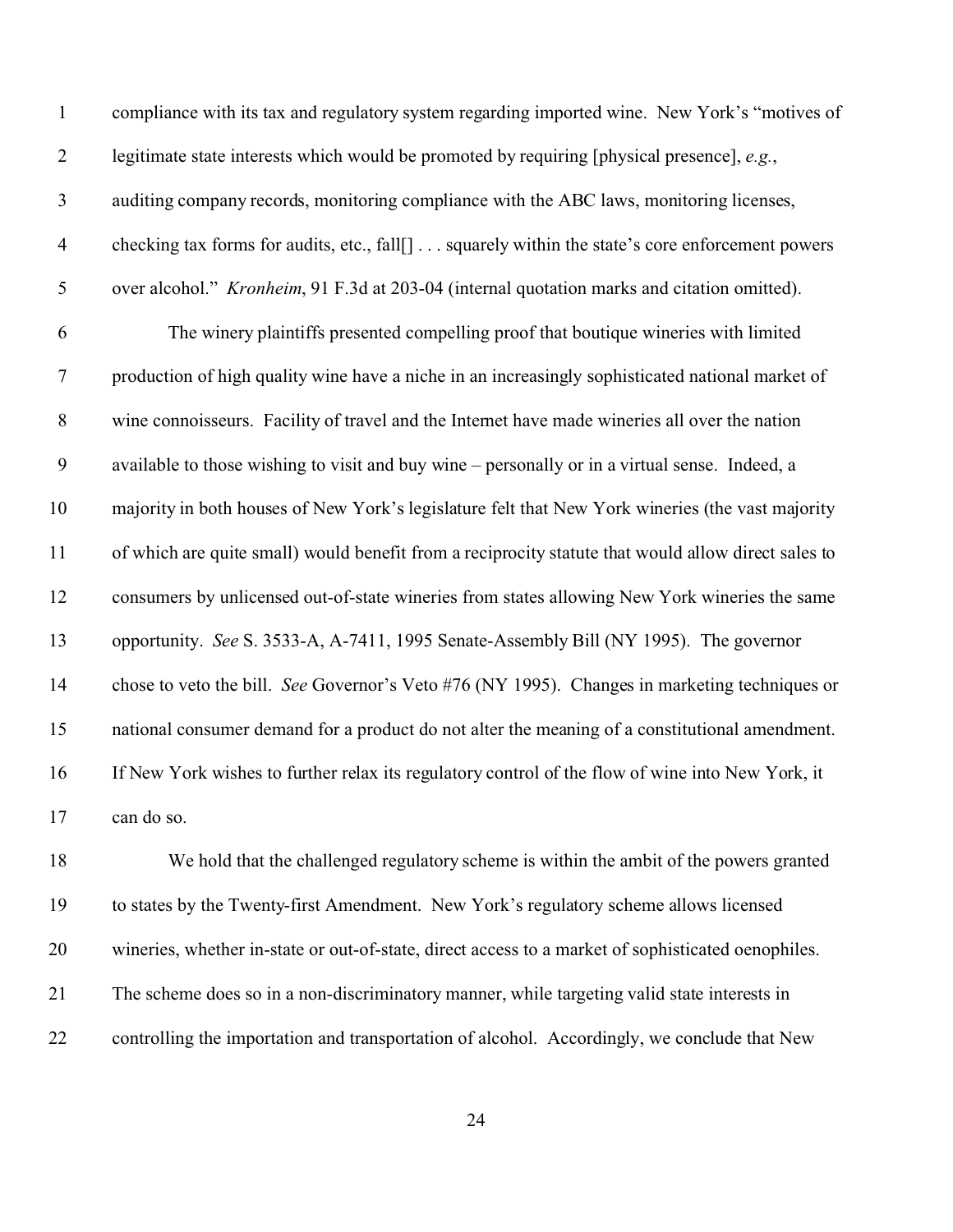| $\mathbf{1}$                                       | York has acted within its authority under the Twenty-first Amendment.                             |                                                                                                                                                                                                                                                                                                                                                                                                      |  |
|----------------------------------------------------|---------------------------------------------------------------------------------------------------|------------------------------------------------------------------------------------------------------------------------------------------------------------------------------------------------------------------------------------------------------------------------------------------------------------------------------------------------------------------------------------------------------|--|
| $\overline{2}$<br>$\mathfrak{Z}$<br>$\overline{4}$ | Π.                                                                                                | CONSTITUTIONALITY OF THE REGULATORY SCHEME UNDER THE PRIVILEGES AND<br><b>IMMUNITIES CLAUSE</b>                                                                                                                                                                                                                                                                                                      |  |
| 5                                                  |                                                                                                   | Plaintiffs-appellees also argue New York's statutory scheme violates the Privileges and                                                                                                                                                                                                                                                                                                              |  |
| 6                                                  |                                                                                                   | Immunities Clause, which provides that "[t]he Citizens of each State shall be entitled to all                                                                                                                                                                                                                                                                                                        |  |
| $\overline{7}$                                     | Privileges and Immunities of Citizens in the several States." U.S. Const. art. IV, §2, cl. 1. For |                                                                                                                                                                                                                                                                                                                                                                                                      |  |
| $8\,$                                              | purposes of this clause, "the terms 'citizen' and 'resident' are used interchangeably." Supreme   |                                                                                                                                                                                                                                                                                                                                                                                                      |  |
| $\boldsymbol{9}$                                   | Court of New Hampshire v. Piper, 470 U.S. 274, 279 n.6 (1985). As we have discussed above,        |                                                                                                                                                                                                                                                                                                                                                                                                      |  |
| 10                                                 | the statutory scheme operates without regard to residency and does not provide New York           |                                                                                                                                                                                                                                                                                                                                                                                                      |  |
| 11                                                 | residents with advantages unavailable to nonresidents. Cf. Supreme Court of Virginia v.           |                                                                                                                                                                                                                                                                                                                                                                                                      |  |
| 12                                                 | Friedman, 487 U.S. 59, 70 (1988) (invalidating a Virginia Supreme Court rule permitting           |                                                                                                                                                                                                                                                                                                                                                                                                      |  |
| 13                                                 | Virginia residents entrance to the state bar without an examination). Accordingly, we find that   |                                                                                                                                                                                                                                                                                                                                                                                                      |  |
| 14                                                 | the regulatory scheme does not violate the Privileges and Immunities Clause. <sup>14</sup>        |                                                                                                                                                                                                                                                                                                                                                                                                      |  |
| 15                                                 | Ш.                                                                                                | CONSTITUTIONALITY OF SECTION 102(1)(A) UNDER THE FIRST AMENDMENT                                                                                                                                                                                                                                                                                                                                     |  |
| 16                                                 |                                                                                                   | Finally, plaintiffs-appellees challenge the constitutionality of section $102(1)(a)$ , which                                                                                                                                                                                                                                                                                                         |  |
| 17                                                 | provides:                                                                                         |                                                                                                                                                                                                                                                                                                                                                                                                      |  |
| 18<br>19<br>20<br>21<br>22                         |                                                                                                   | No person shall send or cause to be sent into the state any  publication of any<br>kind containing an advertisement or a solicitation of any order for any alcoholic<br><i>beverages</i> , irrespective of whether the purchase is made or to be made within or<br>without the state, or whether intended for commercial or personal use or otherwise,<br>unless such person shall be duly licensed. |  |
| 23<br>24                                           |                                                                                                   | N.Y. Alco. Bev. Cont. Law § 102(1)(a) (McKinney 2000) (emphasis added). In the district court,                                                                                                                                                                                                                                                                                                       |  |
| 25                                                 |                                                                                                   | plaintiffs-appellees argued that section $102(1)(a)$ was unconstitutionally overbroad in violation of                                                                                                                                                                                                                                                                                                |  |

<sup>&</sup>lt;sup>14</sup> Appellees who are New York citizens do not have standing to challenge the regulatory regime under the Privileges and Immunities Clause. *See Zobel v. Williams*, 457 U.S. 55, 59 n.5 (1982).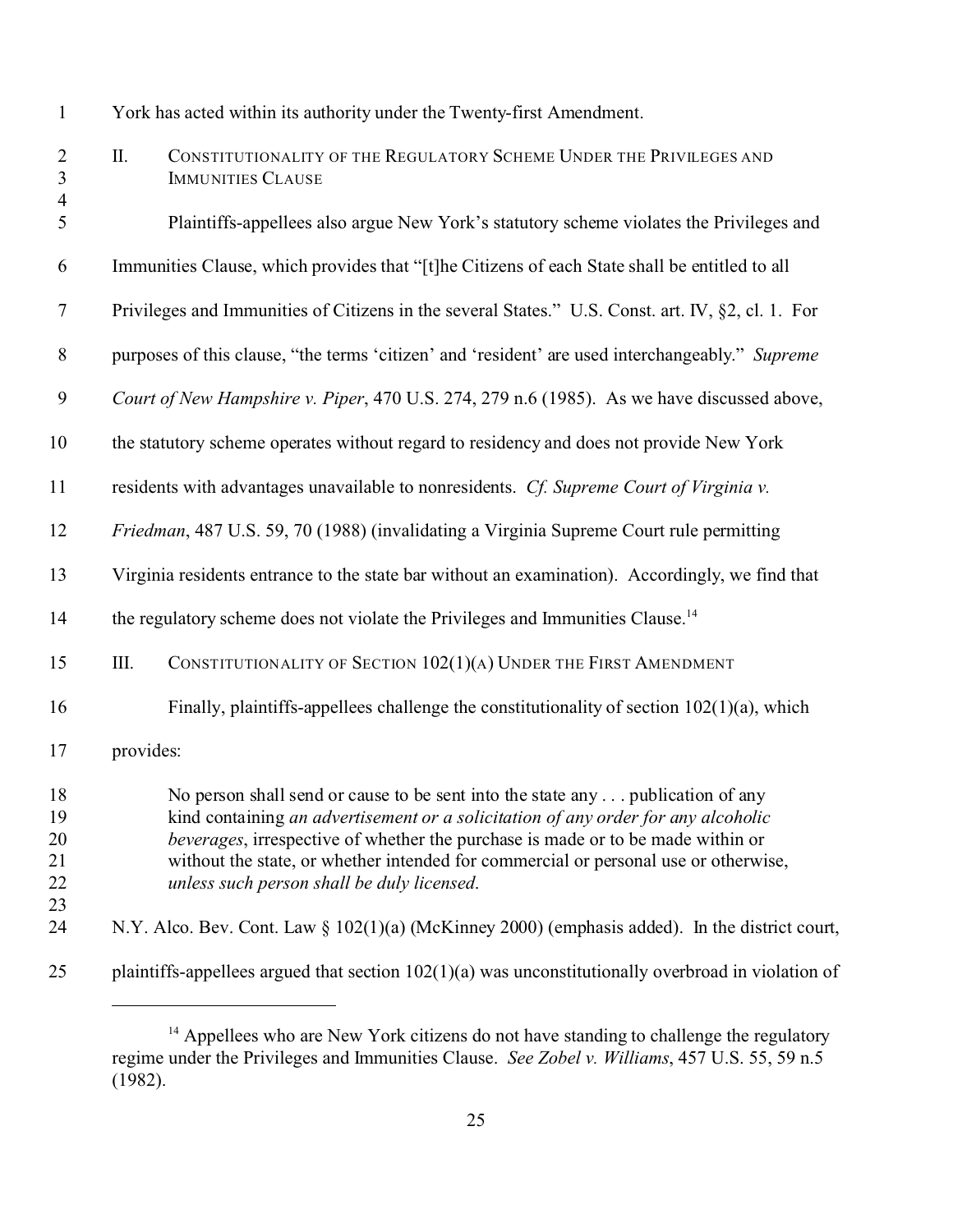| $\mathbf{1}$   | the First Amendment. The district court agreed, but only after deciding that sections 102(c) and          |
|----------------|-----------------------------------------------------------------------------------------------------------|
| $\overline{2}$ | (d) were unconstitutional. See Swedenburg, 232 F. Supp. 2d at 152. On appeal, plaintiffs-                 |
| $\mathfrak{Z}$ | appellees maintain that this section is unconstitutionally overbroad, independent of the                  |
| $\overline{4}$ | constitutional status of sections $102(c)$ and (d). We agree with plaintiffs-appellees that the           |
| 5              | statute is overbroad and violates the First Amendment.                                                    |
| 6              | It is well established that states may prohibit commercial speech concerning unlawful                     |
| $\tau$         | activity. See Central Hudson Gas & Elec. Corp. v. Pub. Serv. Comm'n, 447 U.S. 557, 563-64                 |
| $8\,$          | (1980). If, however, commercial speech concerns lawful activity and is not misleading, courts             |
| 9              | must then look to whether there is a substantial governmental interest in prohibiting the                 |
| 10             | commercial speech at issue. <i>Id.</i> at 566. If the government has identified a substantial interest in |
| 11             | regulating the speech, courts "must determine whether the regulation directly advances the                |
| 12             | governmental interest asserted, and whether it is not more extensive than is necessary to serve           |
| 13             | that interest." Id. The state "carries the burden of showing that the challenged regulation               |
| 14             | advances [its] interest in a direct and material way." Rubin v. Coors Brewing Co., 514 U.S. 476,          |
| 15             | 487 (1995) (internal quotation marks and citation omitted).                                               |
| 16             | New York contends that the SLA interprets section $102(1)(a)$ narrowly to prohibit only                   |
| 17             | unlawful activity - "the unlawful solicitation of orders for direct shipments of alcohol to New           |
| 18             | York residents by unlicensed producers or sellers." In so doing, the State argues, SLA's                  |
| 19             | interpretation prohibits only the advertising of unlawful activity, and thus does not run afoul of        |
| 20             | the First Amendment.                                                                                      |
| 21             | An agency's interpretation of a statute it is charged to administer deserves broad                        |
| 22             | deference when the interpretation has been adopted in a rule-making or other formal proceeding.           |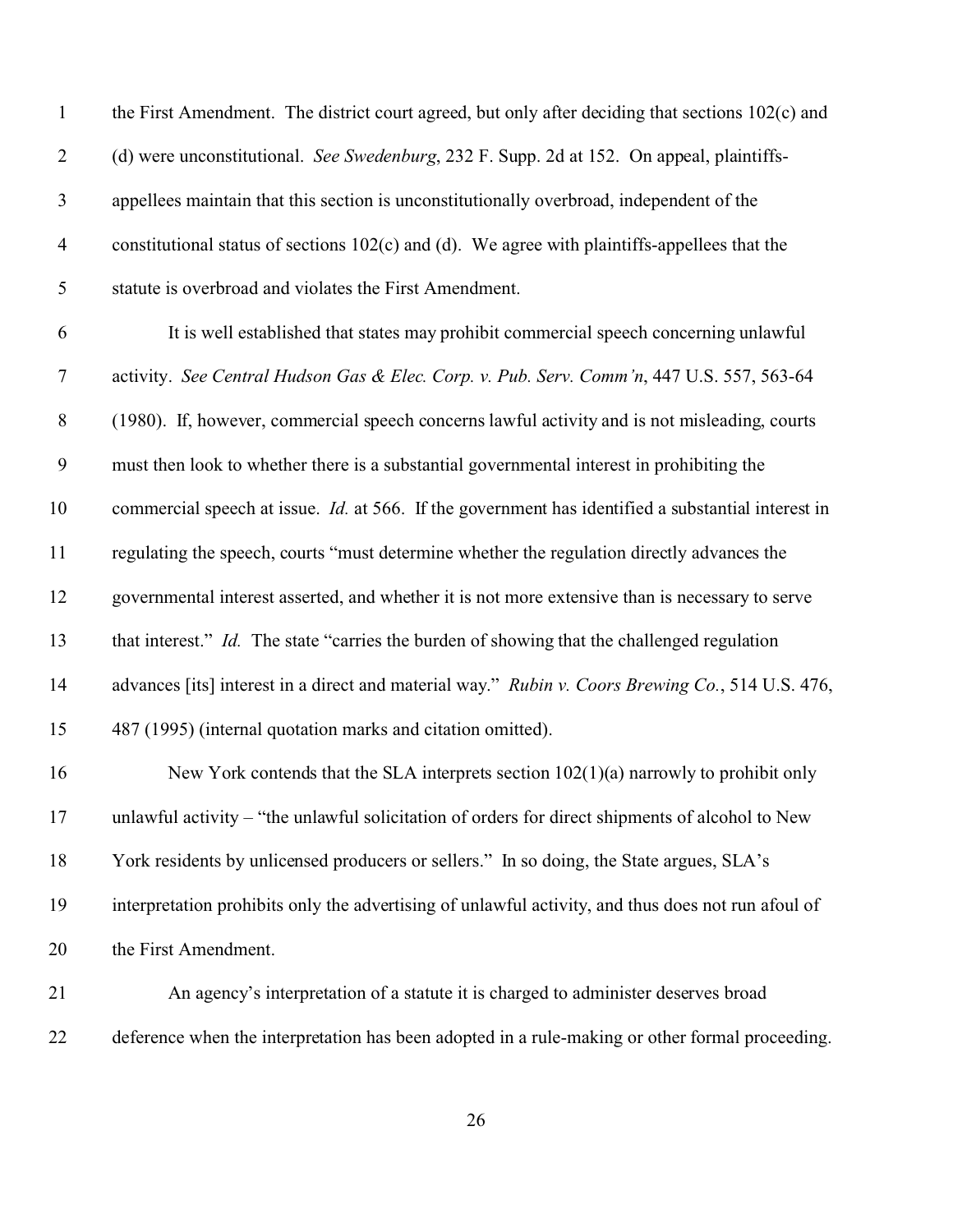| $\mathbf{1}$   | See Christensen v. Harris County, 529 U.S. 576, 587 (2000). Here, however, the State relies         |
|----------------|-----------------------------------------------------------------------------------------------------|
| 2              | only on an affidavit submitted in this litigation as an expression of the agency's view. This Court |
| 3              | has held that an opinion letter or a position taken in the course of litigation is entitled to      |
| $\overline{4}$ | deference only to the extent that it is persuasive. Catskill Mountains Chapter of Trout Unlimited,  |
| 5              | Inc. v. City of New York, 273 F.3d 481, 491 (2d Cir. 2001). Here, we find the State's affidavit     |
| 6              | unpersuasive.                                                                                       |

 Section 102(1)(a) plainly encompasses a broader prohibition than the solicitation of orders by unlicensed, out-of-state wineries for direct shipment of wine to New York consumers. The statute's broad language prohibits unlicensed persons from causing *any* publication to enter the state that contains an "advertisement or a solicitation of any order for any alcoholic beverages." N.Y. Alco. Bev. Cont. Law § 102(1)(a) (McKinney 2000). While the state can 12 limit illegal sales of alcohol, section 102(1)(a) broadly encompasses protected speech. For example, if plaintiffs-appellees' wineries advertised on the Internet and included an order form that is lawful in their own states, the advertisement would be illegal in New York, even if it contained language limiting sales to states in which such orders were lawful.Under the broad terms of section 102(1)(a), the limitation would be insufficient, as the statute prohibits *any* advertising activity by unlicensed wineries. The State's efforts to defend section 102(1)(a) on the ground that it is narrowly 19 interpreted are unavailing.<sup>15</sup> "[T]he Twenty-first Amendment does not qualify the constitutional

prohibition against laws abridging the freedom of speech embodied in the First Amendment." *44*

*Liquormart*, 517 U.S. at 516. Accordingly, we hold that, in impermissibly regulating protected

<sup>&</sup>lt;sup>15</sup> New York has not argued that it has a substantial interest in limiting advertising of wines in general, or that the prohibition advances any potential interest such as temperance.